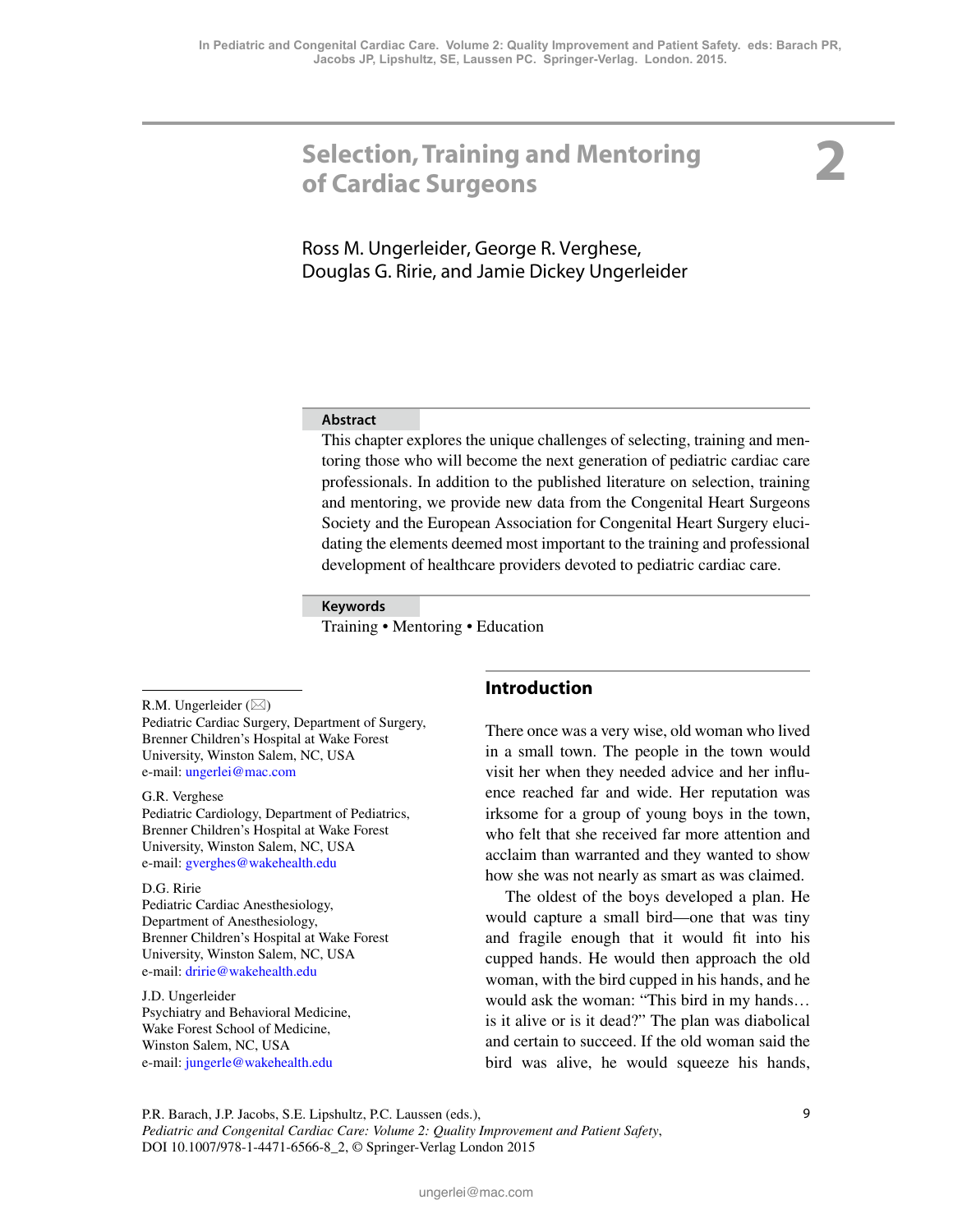extinguishing the life from the bird, before opening his hands to show it was actually dead. If she claimed that the bird was dead, he would simply open his hands and let the bird fly away. Either way, they would show that she was not nearly as wise as was claimed. The plan could not fail.

 On the selected day, with their appointment to see the old woman secured, and widely advertised to the townspeople, the boys approached the old woman. The leader of the boys had the tiny bird in his hands and he asked the woman: "This bird in my hands…is it alive or is it dead?"

 The old woman gazed at them and at the hands that held the bird for a long time. The boys didn't move and the leader of the boys, the one with the bird enclosed in his fateful hands, began to become a bit anxious. Perhaps there was some truth to what was said about this woman. Perhaps she was indeed wise and knew what they were up to. No, that couldn't be. Their plot was perfect.

 Finally the woman spoke. She looked at the lead boy and she said:

 About that bird. You ask me if it is alive or if it is dead. It is in your hands.

 We are like those boys. We want to know what will become of our profession  $[1]$ . It is a profession that is at its greatest. The information in this textbook will illustrate how well we do and how far we have come. We hold the future in our hands.

 If we are to see quality and outcomes continue to improve, then our responsibility is to attract those who are most promising. If quality and outcomes are going to improve, we have to find ways to train our successors to be better than we were, despite the challenges that we continuously encounter that alter the training environment—less exposure to cardiac surgery during early years of surgical training, work hour limitations and restrictions for all accredited residency and fellowship training programs, and with diminishing center volumes and emphasis for more "high level" involvement, fewer opportunities for patient management or interventional procedures of any type. If quality and outcomes are going to improve, we need to provide the positive connection to mentors.

# **Background**

 This chapter will address each of these challenges: Selection of those who will "follow", training to create a future of excellence, and mentoring to keep providers connected and meaningful to those who will define that future. Our comments will be founded in literature from education, business, psychology, medicine and interpersonal neurobiology and will also be connected to new data acquired for this chapter from two important pediatric cardiac surgical organizations. We will attempt to generalize our information to the challenges encountered across the spectrum of specialties that comprise the profession of pediatric cardiac care, and we will anchor many of our remarks in data obtained from experts in the field of pediatric cardiac surgery.

 We've chosen surgery as an anchor for two reasons: first, we have data from this group (and we believe the data can be extrapolated to help us understand challenges that confront each of the other subspecialties) and secondly, we believe that some of the issues facing surgery are unique and require particular attention (although as such, they do appear to some degree in other specialties) and these will be emphasized where appropriate.

#### **Data Acquisition**

 In order to better understand what has worked in the past, we surveyed the members of the Congenital Heart Surgeons Society (CHSS) as well as the members of the European Congenital Heart Surgeons Association (ECHSA). Both of these organizations elect members based on merit and are therefore comprised of dedicated congenital heart surgeons who are considered, by their peers, to be successful contributors to our field. We surveyed the members of these two organizations as *surrogates* for the type of individual who has proven success in our field. We could not identify, at this time, a comparable, well-defined group of experts in pediatric cardiology or pediatric cardiac anesthesiology/intensive care; but we believe much of the information provided by our surgical experts is applicable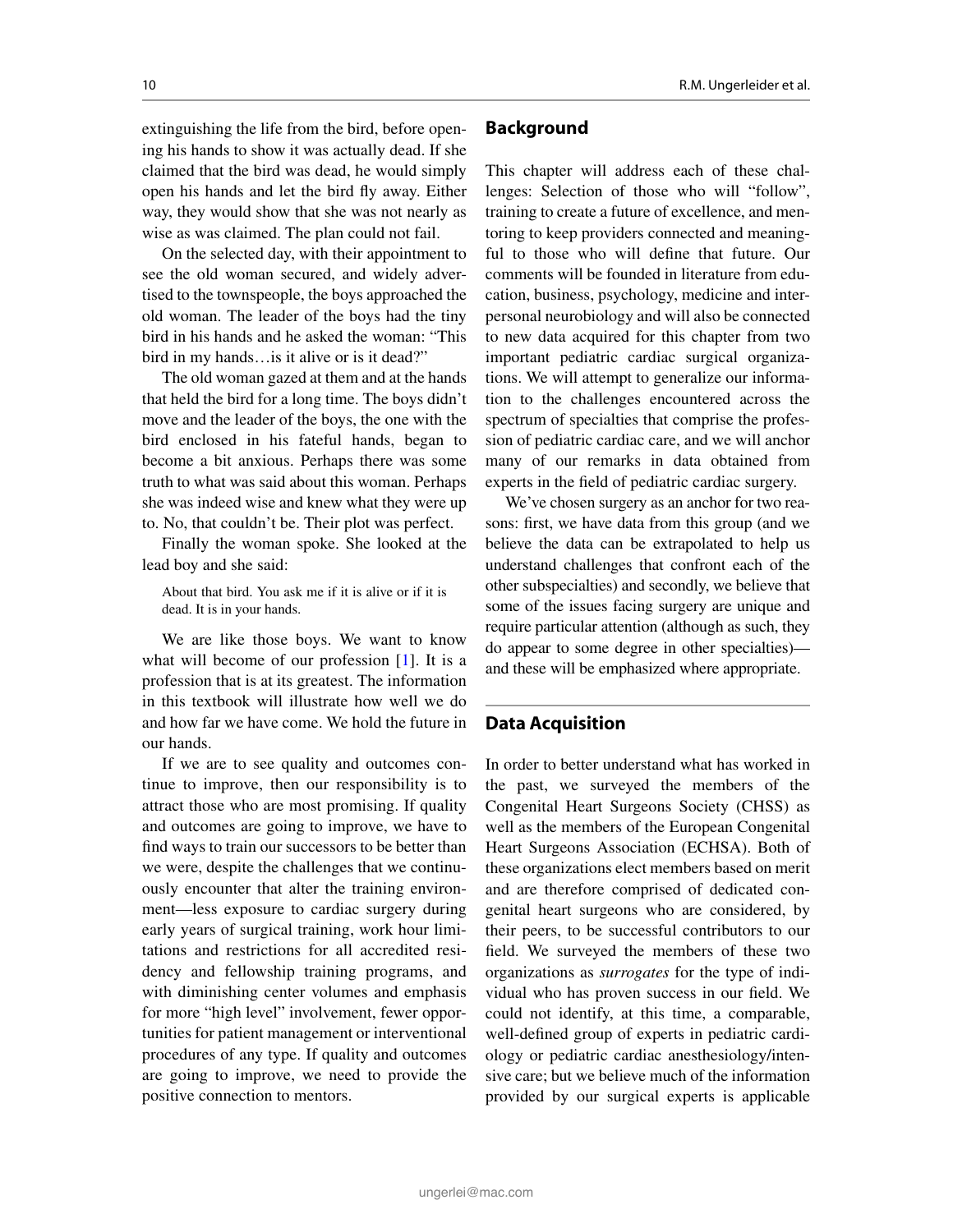across specialties. In total, 189 surveys were distributed (152 to current active or past CHSS members and 37 to ECHSA members). We received 71 responses (compliance of 38 %; which provides data reliability at a level of 95 % $\pm$ 10 %) [2]. However, we believe the response rate is actually higher since many emails were likely sent to retired or inactive members who no longer participate as active members. Of those receiving surveys, 104 were actually "opened" and this yields a response rate of 68 % (reliability of 95  $\% \pm 5 \%$ ) for those who actually "received" the survey. Regardless, research on surveys  $[3-5]$  suggests that the response rate to surveys from a fairly homogeneous group of respondents who all perform the same activity provides accurate information at response rates greater that 20 %. Our response rate was 2–3 times higher than this and the engagement of the participants (as reflected by numerous "free field" comments) is also a published indicator of survey validity.

 The survey questions were created to help us better understand our educational challenges for the future. We are grateful to the members of these two elite organizations who took the time to respond candidly and thoughtfully to this survey.

# **Selection**

Selection begins with rapture.

When I (RMU) was 8 years old (Mid-late 1950's), I visited a museum in Chicago, Illinois (The Roosevelt Museum of Science and Industry) and there was an exhibit about the "emerging" field of heart surgery. The heart lung machine was becoming an established (although new) technology, and surgeons were beginning to imagine ways to enter the heart of children born with congenital heart lesions and repair these defects. There was a large model of a heart that museum visitors could walk through (in an anatomically correct path from right atrium, to right ventricle, to pulmonary arteries/ veins, to left atrium and finally left ventricle). All of this was done to a background of sound. As the lub-dub of the heartbeat influenced the cadence of my steps, I became entranced. There were exhibits of what surgeons might be able to do in order to repair a variety of congenital heart defects. Heart surgery as an extension of thoracic surgery was a new and exciting field (Denton Cooley called the heart lung machine the "can opener for the largest picnic thoracic surgeons will ever know")  $[6]$  and I was enraptured.

 Of course, it is a natural for us to think of selection from our perspective in the field, but it is not just we who select those whom we choose to train—it is also we (as a field and as individuals) being selected by those who wish to follow our career path as one worth pursuing. (Ironically, training and mentoring reflects this same duality—how many of us have learned from those we train, and how often do we find that friendships extend over decades as our students become our teachers?!). In this chapter, we explore each element: selection, training and mentoring from two perspectives— *ours* as selectors, trainers and mentors; and *the professional literature* on this topic, as it relates to what future trainees are looking for when they select training programs; what they need in order to "train to competence" in their respective fields; and how we can best fulfill our roles as mentors for their future.

 First, whom do we choose? How do we excite the imagination and begin to fan the flames of passion for those who want to share with us in our extraordinary field? And how do we ensure that those whom we select will help take our field to new heights?

 Current methods of selection (both for medical school and for residency training) seem to be driven most by objective indices of performance—primarily grades and performance on standardized tests (such as MCATs, USMLE, and In-Training Exams). Many medical schools and residency programs are concerned that the students they select perform well on standardized exams. Ultimately, this will be important so that the trainee can pass the exams required to become board certified in their specialty. There are data that link ability to perform well on board certifying exams (or other standardized exams) to past performance on standardized exams, such that students with high scores on MCATs, USMLE, or In-Training Exams (ITE) are most likely to perform well on subsequent qualifying exams  $[7-11]$ . No wonder these candidates seem to be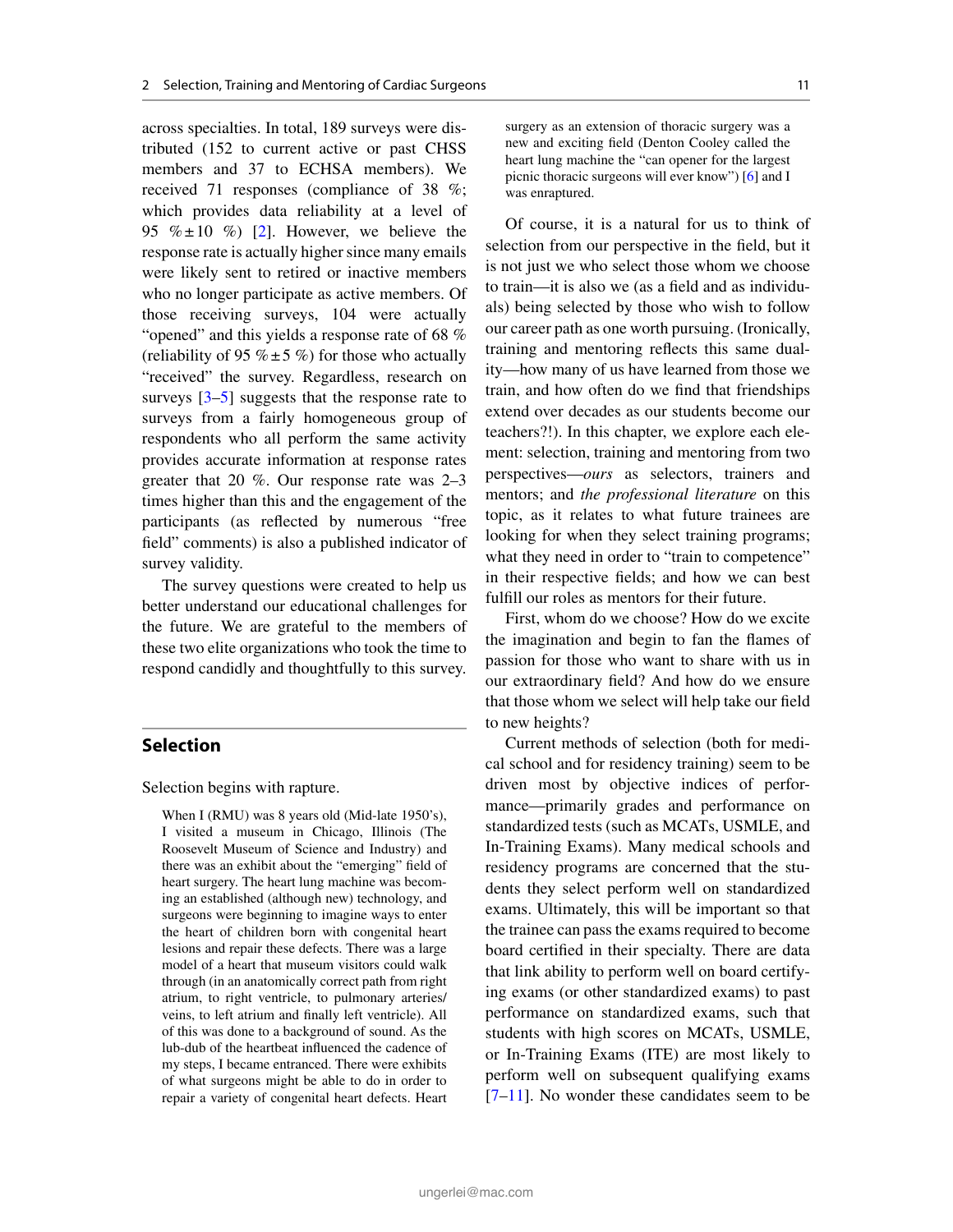most attractive to medical schools or training programs. However, there is growing concern that while they may perform well on standardized exams, they may not have the qualities required to succeed in some specialized fields of healthcare  $[12-14]$ —that is, a good test taker might not become a great surgeon, anesthesiologist or cardiologist. Furthermore, test taking ability does not measure ability to communicate effectively in complex teams, nor does it reflect on decision making or physical performance under stressful situations. A good test taker will, however, most likely be a good test taker and continue to pass qualifying exams. A poor test taker of the USMLE exams may simply be someone who would benefit from special supervision or assistance  $[15]$ .

 There is increasing understanding that the skill sets necessary for success are variable and that good test taking only reflects one skill set although an important one, since good performance on USMLE Step 1 and Step 2 is undeniably related to mastery of applied basic and clinical science knowledge. If program directors consider a solid foundation in these domains to be important measures of readiness for growth and development during graduate medical education, then it is reasonable for them to use USMLE scores as a key factor in their consideration of applicants [7, 16]. This emphasis on USMLE scores for selection into residency programs, however, neglects the numerous other talents and skills required for expertise as a physician. Some correlation studies have suggested that performance on USMLE Step 2 (clinical science) is a better predictor of success in residency than USMLE Step 1 (basic science)  $[13]$ , whereas other studies have shown that Step 1 scores are only useful in students who had prior clinical experience before taking Step 1 [14]. Other studies have suggested that the abilities that are not measured by USMLE exams (such as self awareness, stress management, leadership, humility, teamwork and other "soft skills" are most predictive of how a resident will perform, particularly in interventional team endeavors such as surgery  $[17]$ . Furthermore, although gross motor skills do seem to correlate with academic performance such as class rank and USMLE scores, fine motor dexterity—such as that necessary for certain interventional pediatric cardiac subspecialties—does not correlate with academic performance or class rank  $[18]$ . The use of standardized scores as a predictor of ultimate clinical performance for a physician and as a professional has come under increasing scrutiny  $[19, 20]$ . Longitudinal studies document better correlation between clinical performance and non-standardized measures such as academic performance on clinical clerkships [21], faculty recommendations  $[19]$ , election to AOA  $[21]$ , and numerous other factors related to performance not currently measured by standardized exams [ 8, 10, 11, 13, 14, 17–19, 22].

 The selection of a candidate who will be successful and who will both contribute to the profession, as well as receive a lifetime of joy and stimulation from the profession is the goal of every training program. Our expert survey provides significant insight into the factors that might best predict success for those we choose.

## **Results**

 By the nature of the membership process, members of the CHSS and ECHSA have achieved excellence as both clinicians and scientists. For this group, prior academic achievement seems to be a hallmark—2/3 (66.2 %) responded that they were in the top 10 % of their college (undergraduate) class and 87.3 % were in the top 20 % of their undergraduate class (Fig. 2.1).

 This ability to perform well academically followed them through medical school where 33.8 % were in the top 5 % of their medical school class, over half (51.2 %) were in the top 10 % of their medical school class and  $\frac{3}{4}$  (76 %) were in the top 25 % of their class (Fig. 2.2).

 In fact, when ranking overall medical school performance (grades, recommendations, test scores), 87.3 % were considered to be excellent students (top 25  $\%$  of their medical school class) (Fig. 2.3).

 For the most part, our responders were highly regarded and successful students through college and medical school. We suspect the same is true for those who have become experts in cardiology,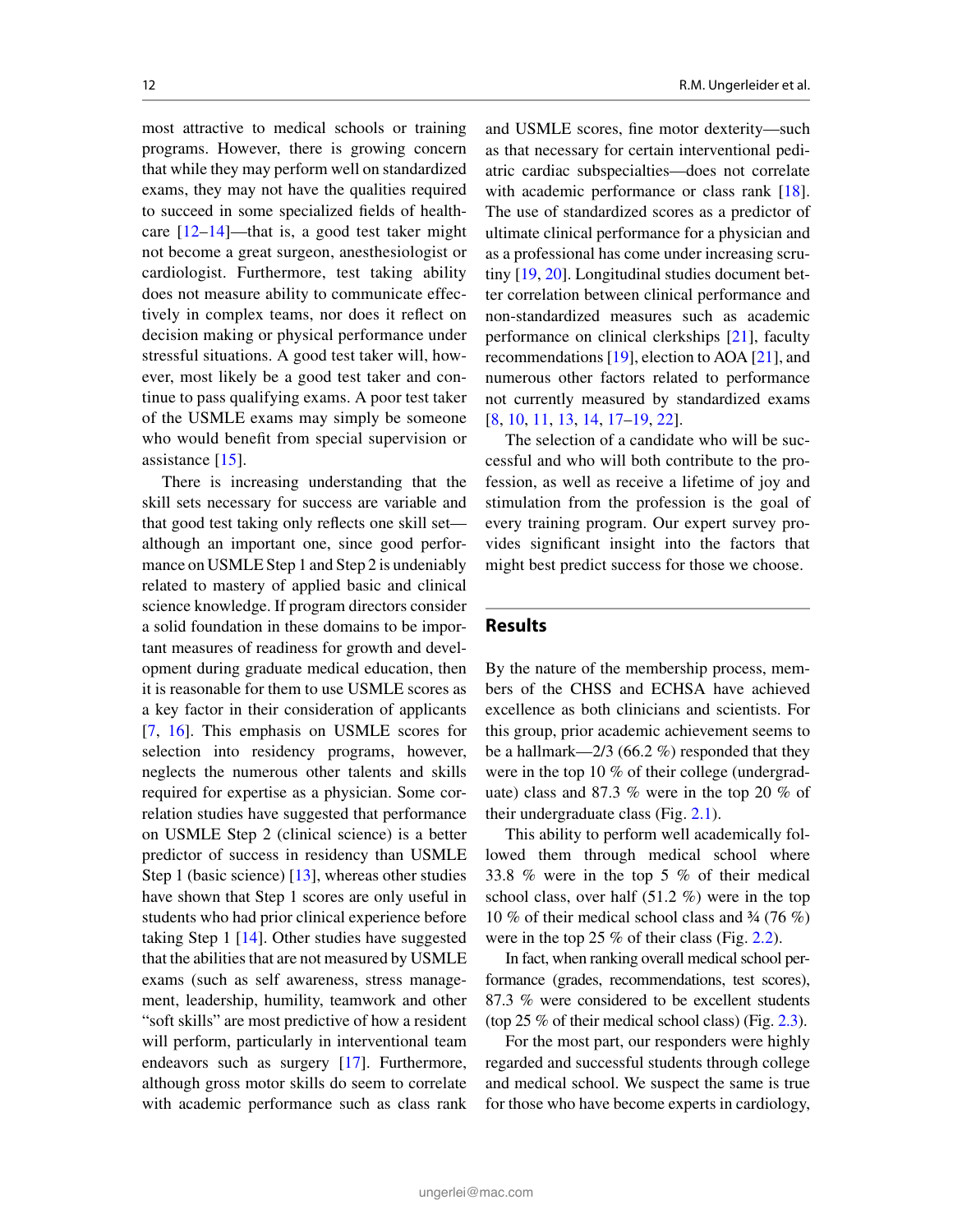



 **Fig. 2.2** Medical School grades and class rank for congenital heart surgeons who are now members of the CHSS or EACHS

anesthesiology and critical care medicine. For students trained in US medical schools, almost half of our "experts" (45.3 %) were elected to the Alpha Omega Alpha society.

 Most of the respondents to this survey had been in practice for over 11 years (84.5 %; and in fact, 40.8 % had been in practice for over 20 years). Over half of today's pediatric cardiac surgeons (53.5 %) decided to pursue congenital heart

surgery as a career while they were in their surgical residency (Fig. 2.4). With diminished exposure to cardiac surgery in today's residency programs (Wake Forest University, for example, as is true for numerous other excellent general surgery training programs, does not have general surgery residents rotate onto cardiac surgery services) it may become less likely that surgical residents will become interested in (much less "enraptured by")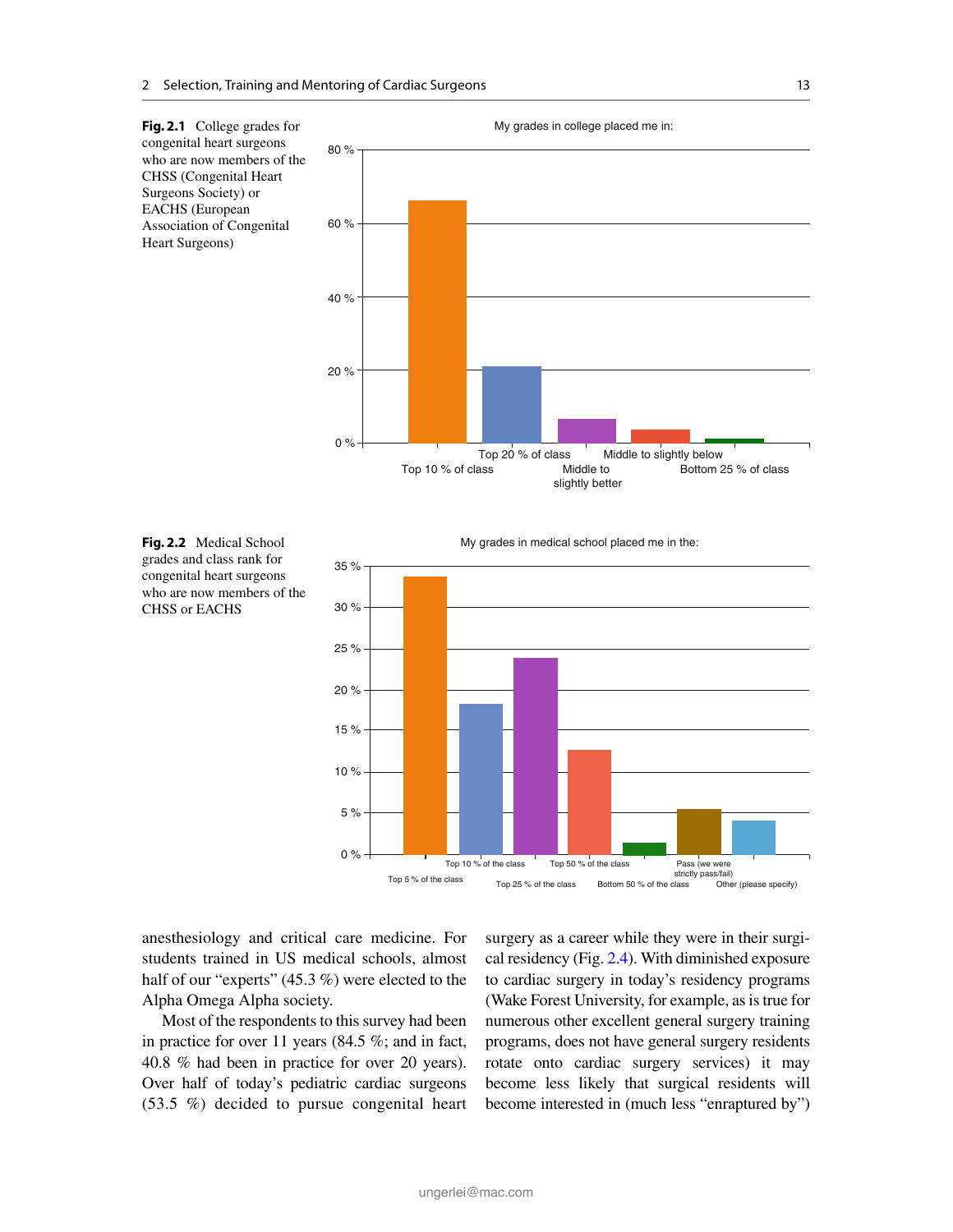







cardiac surgery. Limited exposure to cardiac surgery during residency, less contact with cardiac surgical faculty mentors who can share their excitement in cardiac surgery and a commitment to mentoring interested residents, and emphasis on the different skill sets of general versus cardiac surgery will likely diminish this previously important pool of residents who will choose to pursue careers in cardiac surgery. Only one fourth (23.9 %)

of our respondents decided they wanted to be pediatric heart surgeons in medical school, with

another 10 % deciding prior to attending medical school (before high school—8.5 %; in high school—1.4 %; in college—1.4 %).

 As the exposure to cardiac surgery becomes less available (at least in surgical residency), and exposure to pediatric cardiac surgery becomes less available during CT residency (most of those in the 14.1 % "other" category decided on pediatric cardiac surgery during their CT residency) our field may not be able to cultivate the kind of excitement and allure—rapture—that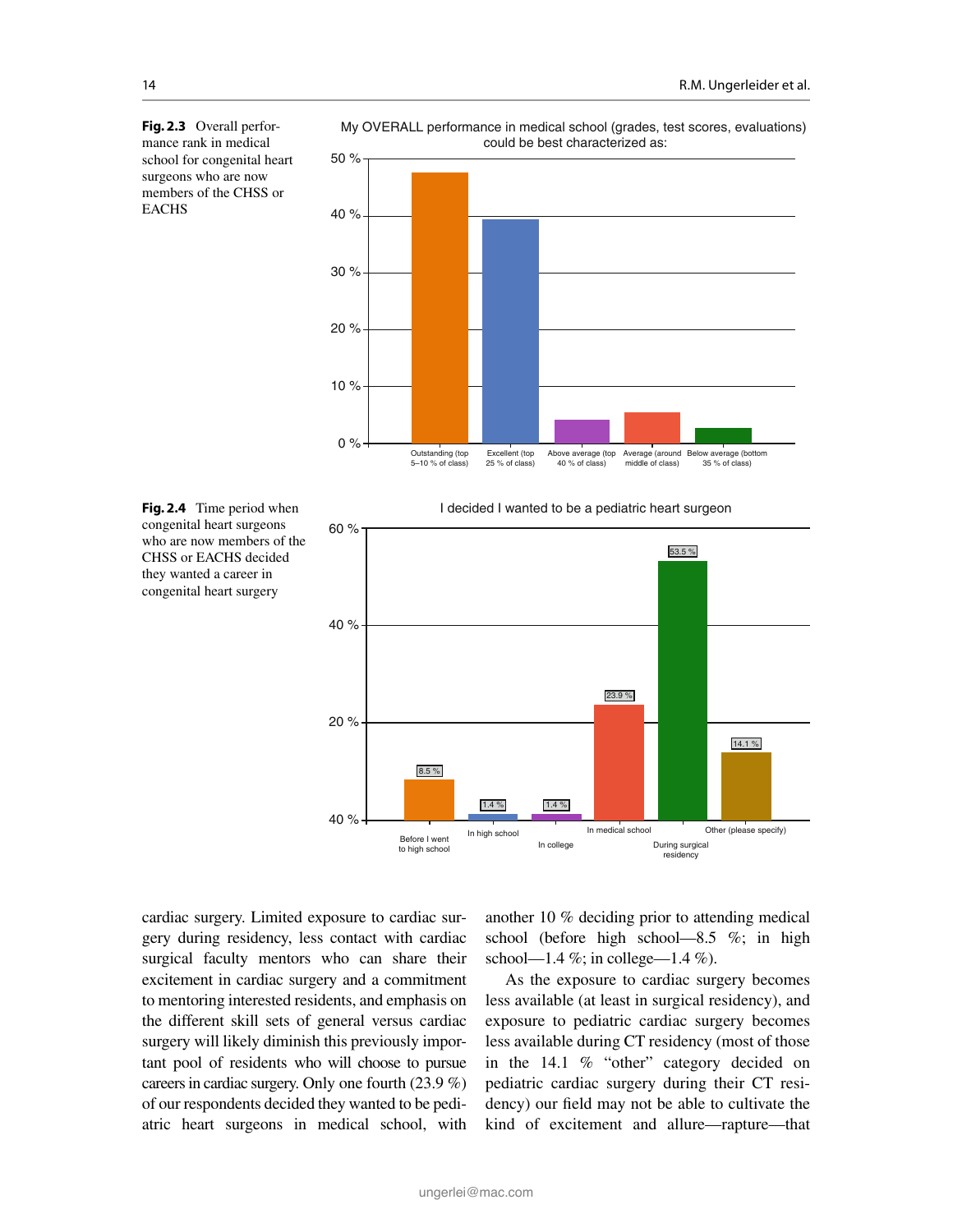was possible in the past; unless we change our expectations of how and when we will attract (and expose) our future colleagues.

 With the emergence of a variety of challenges–economic limitations for personal reimbursement; competition amongst centers which diminish individual case volumes; decreasing jobs (at this time) for some specialties like pediatric interventional cardiology and congenital heart surgery; perceived competition between pediatric and adult cardiologists as well as between cardiologists and surgeons for certain procedures; less (sometimes no) exposure to cardiac surgery in many general surgery training programs as well as limited exposure to cardiology and cardiac critical care in even some of the largest pediatric training programs; reluctance of some general surgery program directors to train individuals interested in cardiac surgery; and the lifestyle attractions of alternative career choices– it might be presumed that students in the top 20 % of their classes would not be attracted to a career in pediatric cardiac specialties, and requirements for additional training. But this doesn't take into account the power of rapture.

 Educational programs have been changing. In the US, integrated 6 year training programs (I-6) for cardiac surgeons, which not only save time over the traditional programs of general surgery followed by cardiac surgery, but also offer more exposure to cardiac and thoracic surgery to the interested residents throughout the training years  $[23, 24]$ , have become extremely popular and are attracting highly successful and talented students  $[25]$ . It appears (based on our own experience) that extremely talented and exceptional students are interested in and attracted to a career in pediatric cardiac surgery, cardiology and anesthesiology/critical care medicine, despite the perceived challenges mentioned above. There are still several who select this career path later in training, so it will be valuable to maintain some traditional pathways  $[26]$ .

 Selection in a past era revolved around grades, academic performance and an abundance of qualified applicants. The applicant pools to the current I-6 training programs demonstrate that there are still numerous qualified applicants—in fact more than there are current spots to accommodate them [27]. The increased interest of outstanding and qualified medical students to apply for integrated training that can increase their exposure to cardiac surgery is clear  $[25, 27]$ . If these opportunities are not available to the medical school applicants, then they might be forced to enter the alternative track of general surgery training programs, which have changed considerably in their content and exposure to cardiac surgery, as well as in their attitudes towards training prospective cardiac surgeons. Although the data from our survey suggest many trainees selected cardiac surgery through their experiences while undertaking general surgery residency, the enormous changes to general surgery training, along with the lifestyle and demands of additional training may make pursuing a cardiac surgery career seem unattractive and undesirable once general surgery training begins. The integrated 6-year training programs provide a "preemptive" invitation to enter training in our field. Our options to deal with this challenge might include a more active involvement in medical school curricula, and encouragement of more programs to develop an integrated 6 year training model (as well as support from the Residency Review Committee (RRC) of the ACGME to approve and encourage development of more of these programs)  $[23]$ , so that we can nurture the interest of those who choose our field by being involved with their training from the time they choose it. It is not as likely that we will be part of the types of surgical training curricula that will be inviting and enticing to residents in general surgery programs—they simply are not having the opportunities in the current programs to be exposed to, much less encouraged to consider a career in, cardiac surgery. Therefore, the previous conventional pathway through general surgery may become less optimal and conventional tracks to cardiac surgery training may disappear, particularly as avenues for the best, brightest and most highly motivated.

 Given the multiple competing demands for resident's time in pediatric training programs, even some of the most competitive programs have limited exposure to subspecialties like cardiology (to as little as a 1 month rotation over the 3 years of the training program). A choice by a student to pursue a career in pediatric cardiology or in cardiac anesthesiology/critical care requires selection to a pediatric or anesthesiology training program, followed by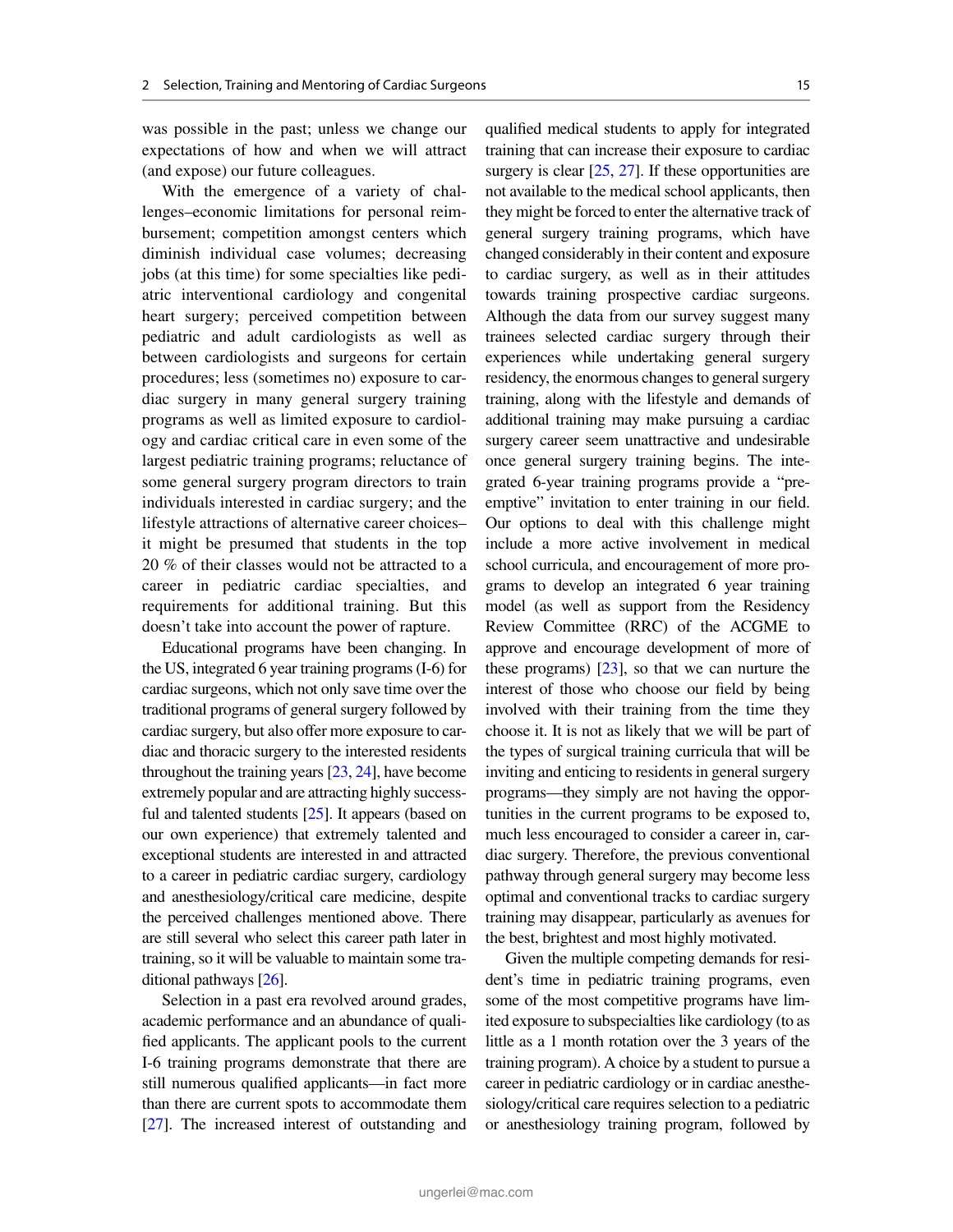

 **Fig. 2.5** Importance of certain traits deemed by congenital heart surgeons who are now members of the CHSS or EACHS to be valuable to success. The scale demonstrates a degree of importance with the longer bars being considered more valuable

selection into one or more specialty training fellowships.. Recently, a combined pediatric and anesthesiology residency has been developed leading to certification in both specialties. Entry into this type of program involves early selection and may result in development of novel skill sets and permit greater exposure to pediatric cardiac and critical care [28]. Despite this novel integration of training, there are currently no integrated training programs that can "fast-track" the experience and provide increased exposure to congenital heart care to the interested trainee in these specialties. Some have argued that pediatric cardiologists may not require three full years of general pediatrics training to be an academic subspecialist cardiologist [29].

 Another consideration in the selection process is the identification of the qualities that are consistent with success in the field of cardiac surgery (and these can certainly be extrapolated to all  disciplines). When asked to choose from an extensive list of traits that they felt were most correlated with helping them become successful congenital heart surgeons, the following traits were chosen by more than 10 % of respondents—Dexterity/ technical ability (18.3 %); Creativity (16.9 %); Resilience (15.5 %); Visual Perception (15.5 %) and Intelligence  $(11.3 \%)$  (Fig. 2.5). Many in the "other" group mentioned persistence and commitment—tenacity. As we talk to program directors, many are focused on how to identify and cultivate technical ability and dexterity. We find it fascinating that, on reflection, many of today's most successful surgeons feel that (while technical ability, dexterity and visual perception are certainly important) other traits such as resilience, creativity and tenacity are also extremely valuable. How we identify and select for these traits may be important in how we select those who will follow.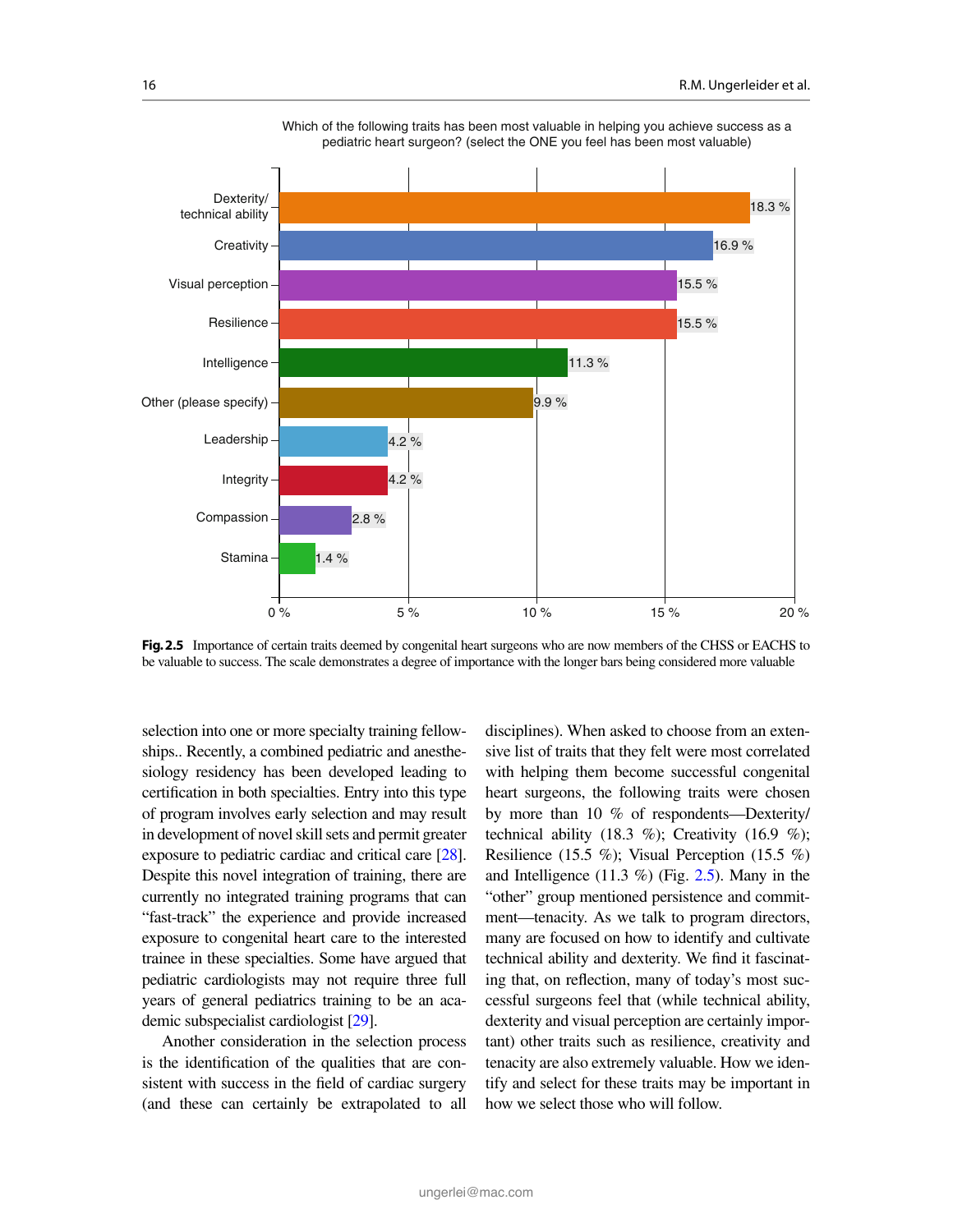

If I were evaluating candidates for training, and could only select one feature, it would be their:

 **Fig. 2.6** Factors considered to be most valuable when evaluating future congenital heart surgeons, as indicated by surgeons who are now members of the CHSS or EACHS

 When asked what factors were most useful in evaluating applicants for training, responses were fairly emphatic—evaluators were looking for passion (rapture), and this was often expressed (as they indicated in separate comments) by "work ethic", resilience, perseverance, determination and motivation to be a successful contributor to the field.

 Evaluators were also looking beyond grades and standardized test scores and numerous responders indicated that they were looking for a past history of success (31 %) and outstanding personal values (29.6 %) demonstrated as: emotional intelligence, humility, honesty and ability to listen (also expressed directly as commentary). The importance of this will be discussed in the section under training, but it is clear that in choosing those we wish to train, grades and test scores are no longer adequate as a barometer. More and more experts desire that the applicant possess some cultivation of their personal growth. This is consistent with the research of Goleman  $[30-32]$ , and others  $[17, 33-42]$ , who have demonstrated that emotional intelligence (driven by selfawareness and self-management) correlates more with long term success than intellectual intelligence; and both are likely important and necessary to be successful in the practice of high quality pediatric cardiac surgery. Of the experts surveyed, 0 % used grades to evaluate applicants and only 2.8 % used standardized test scores to guide their selection process. Many evaluators believe that they can best assess for these additional qualities through recommendations (47.9 % of responders—and even more so if the recommendations were from people they knew and trusted—stated most frequently in the "other" responses) or by the impression that the candidate makes in an interview  $(38\%)$  (Fig. 2.6).

 Of particular interest was that when asked which quality (from a long list) (Fig.  $2.7$ ) was the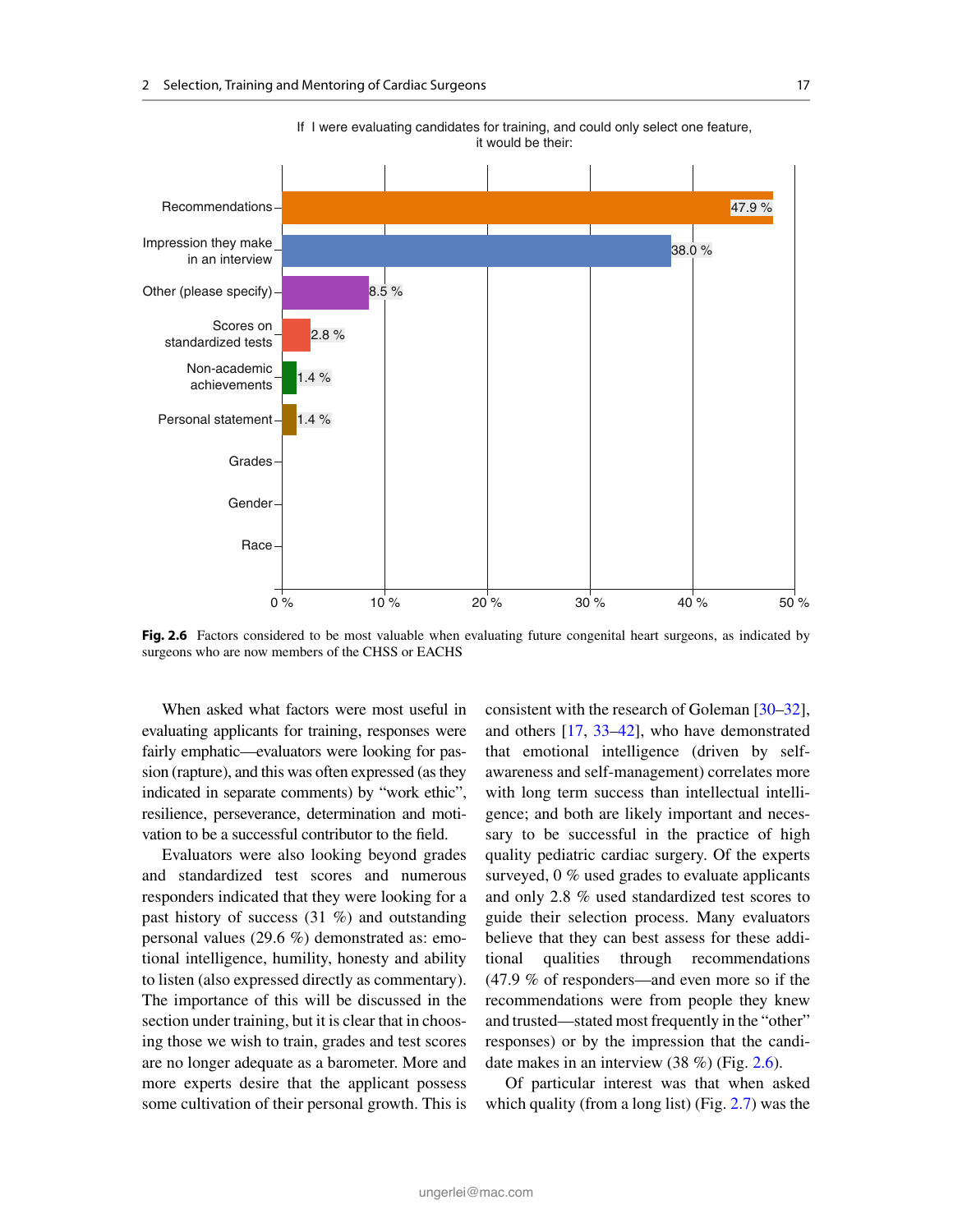

Of all the attributes that distinguish me, the ONE of which I am most proud is:

 **Fig. 2.7** Attributes considered most distinguishing of them as surgeons by members of the CHSS or EACHS. The bars demonstrate a scale of frequency, with the longer bars indicating a trait valued by the highest number of surgeons

ONE that they felt most distinguished them and of which they were most proud, over half indicated their integrity  $(22.5 \%)$ , their creativity  $(16.9\%)$  or their leadership ability  $(11.3\%)$ . No other attributes (including technical abilities or intelligence) were selected by more than 10 % of responders (although compassion for families and others was highly rated). Since these are qualities that are difficult to measure outside of an interview or a recommendation, it is not surprising that these two factors (recommendations and interviews) were rated so highly.

 At this time, the majority of applicants for residency training in cardiac surgery in the US are coming through the traditional track of general surgery, as opposed to an integrated 6-year (I-6) training program. Therefore the applicant pool for CT surgery is largely comprised of those who enter general surgery training as a gateway to CT training. An unintentional consequence of this is that we are left to ultimately choose from applicants who meet the criteria set forth by the general surgery programs, which often rely heavily on grades and standardized test scores. By virtue of emphasizing different selection criteria, these general surgery programs may be denying access to the types of applicants who we might find most attractive to select for training in cardiac surgery, particularly pediatric cardiac surgery. This same problem exists in many specialties. In anesthesiology, residency selection has been highly correlated with scores and grades [43]. Unfortunately, academic endeavors such as research and publication history, which may be indicative of "work ethic", seem to have no significant influence. Thus, exceptional candidates who could possibly be outstanding contributors to our field might never have an opportunity to be selected,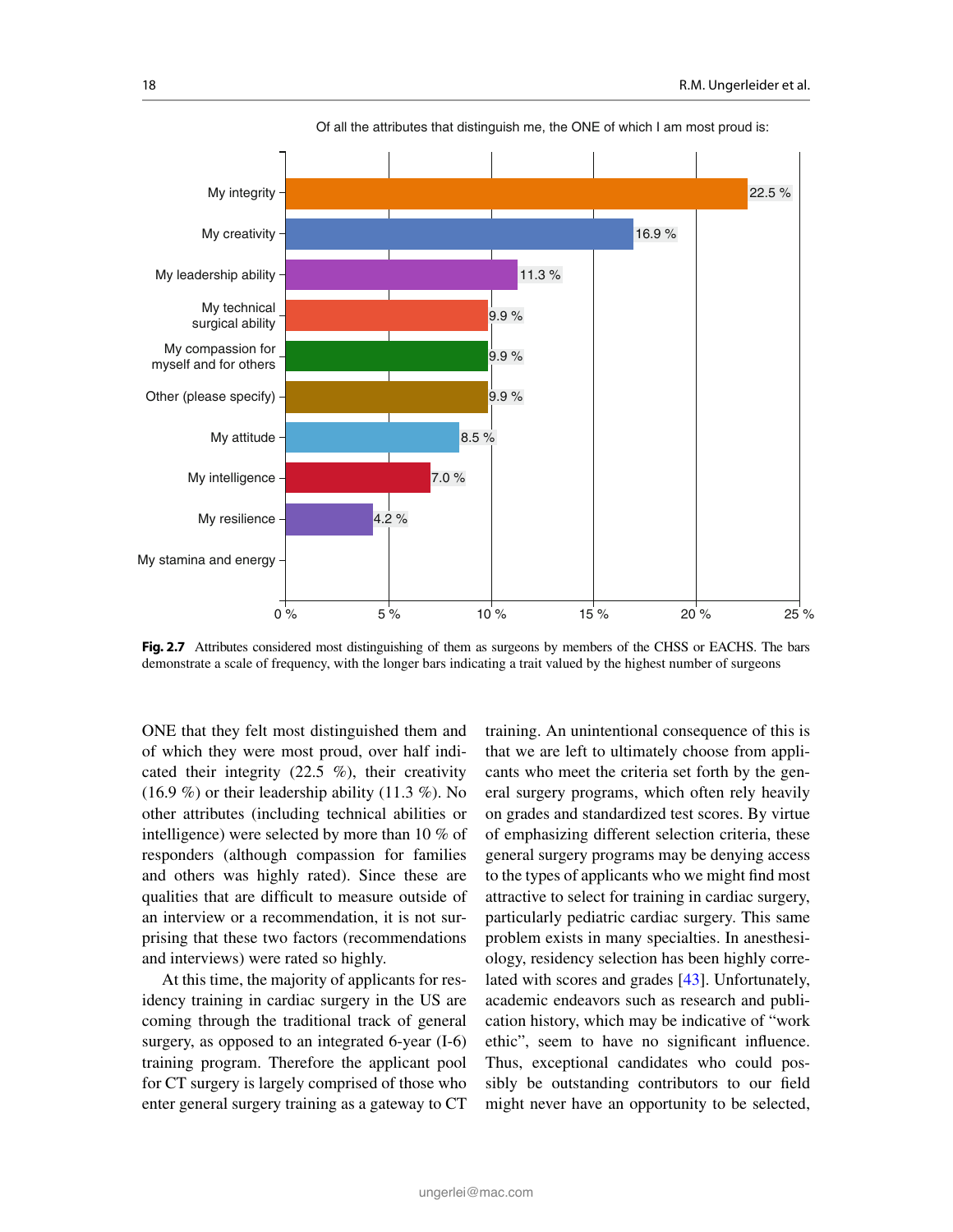and they end up pursuing other career options. At least one residency program has addressed this by essentially making the interview process 24 h including meals to permit further interrogation of the "softer" qualities that may be valuable to the success of our professions.

 There is another side of selection, which revolves around how we, as a profession, are "chosen." Excellent students are still attracted to cardiac surgery (as well as to related fields in cardiac care) and want us, as educational leaders, to provide them with the kind of training programs that will help them achieve their dreams of contributing to and making our field better. With the significant changes that are occurring in general surgery residency training programs (less exposure to cardiac and thoracic surgery, diminished expressed enthusiasm for cardiac and thoracic surgery as a career option some general surgery training programs are actually disinclined to take residents with that potential interest, and transition of training to skills that are less comparable to the ones needed for pediatric cardiac surgery in particular), we can imagine that there will be declining interest from general surgery residents to enter the field of cardiac and thoracic surgery, much less pediatric cardiac surgery. The same may likely be happening in pediatrics and in anesthesiology, where training in the field of eventual interest is not available during the initial years of internship and residency. This in part is attributable to the knowledge base and experience required to achieve proficiency in the general principles of each specialty and then the complexity of each subspecialty area further limiting exposure. Prospective candidates may simply become discouraged by the layers that precede the exposure to the training they really want, and in some cases, may choose other fields entirely.

 This will be a challenge that we will confront in the future—how do we respond to a pool of potential applicants to our profession that is created by our lack of ability to provide them with exposure to the fields they are most interested in? Once an applicant chooses us, and we choose them, our attention turns to how we can best train them to become successful.

# **Training**

Our ability to train our future has been significantly influenced by changes imposed over the past decade by the ACGME. Accredited training in all specialties is now regulated by rigid duty hour restrictions, which not only limit the number of hours that trainees can work per week, but also regulate how much time they can spend in the hospital on call and how much time they are required to be off (and out of the hospital) between shifts. Although the intent of this work hour limitation is to create a more balanced, healthy and productive health care worker; and to limit errors related to fatigue and stress, the ramifications on training have been enormous, particularly in certain fields (such as surgery or interventional cardiology) where hands-on experience is a vital component of excellence.

There are conflicting reports regarding the affect of duty hour restriction on operative volume in surgical training programs, although for the most part, surgical volumes have decreased in subspecialty training programs [44–49]. Where operative surgical volumes have been maintained, there is legitimate concern that this has been at the expense of residents sacrificing other important experiences, such as outpatient clinic evaluation  $[49]$  for preoperative evaluation or postoperative follow up of surgical patients, as well as in-hospital care of convalescing patients [50]. Nevertheless, surgical trainees report spending less time in the operating room  $[44]$ , and it is not evident that there is less likelihood for medical errors since the result of the duty-hour limitation is increased transitions of care (or cross covering of care), as well as a reduced sense of "ownership" by trainees of the patients they are caring for [44]. In some settings, such as the ICU, there is a national perception of decreased patient safety [51].

 Hospital systems have adapted by having much of the work that used to be time consuming delegated to other health care providers, and the multidisciplinary approach has now encouraged a more collaborative team approach for sharing in the work, with intensive care being provided by board certified intensivists (instead of by surgeons), and daily rounds being performed by cardiologists, hospitalists or care extenders (such as nurse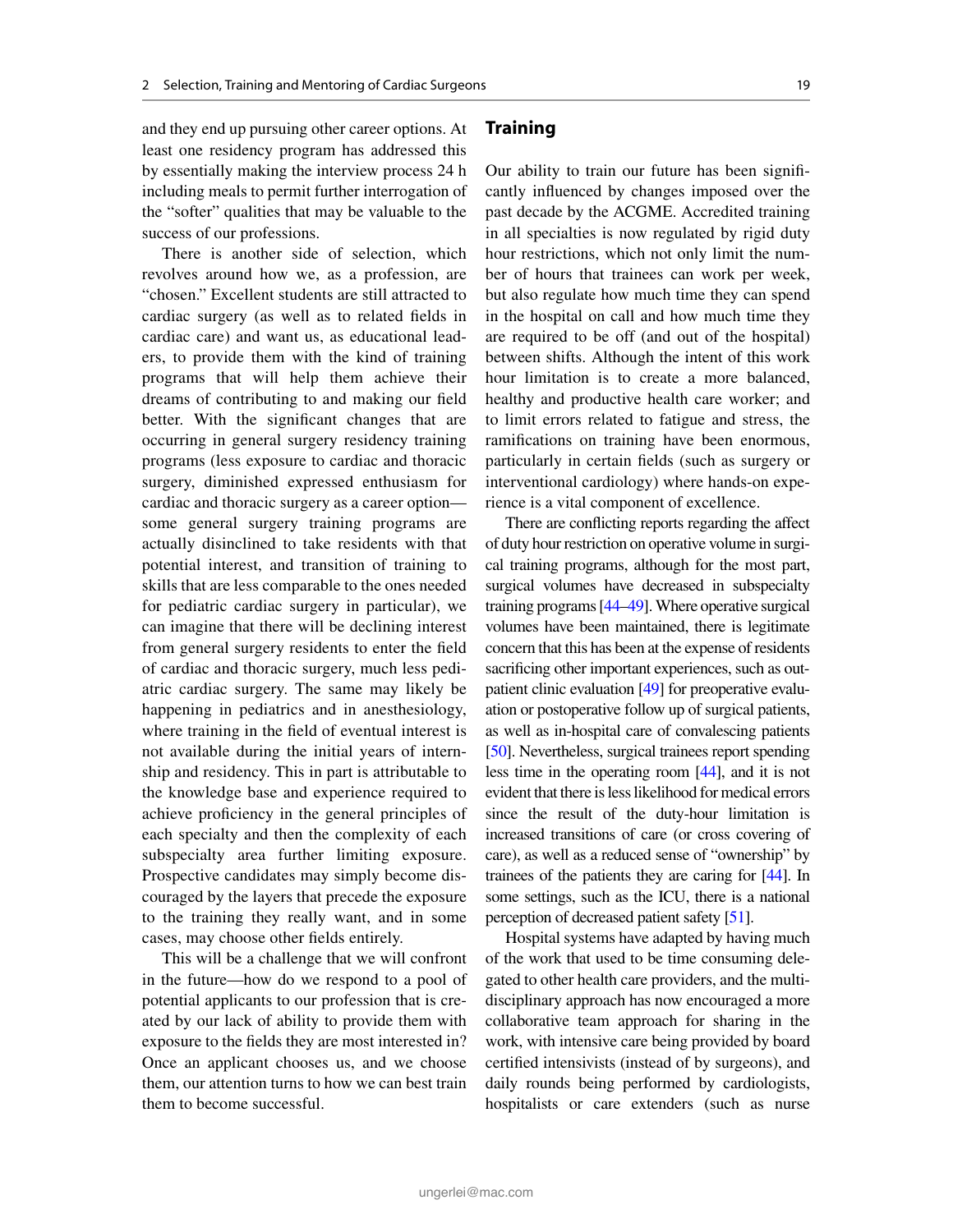practitioners or physician assistants). Despite the attempt to relieve the residents in training of this "extra" work, many residents feel that their training experience is reduced and negatively affected by the duty hour limitations. In national surveys of both medical and surgical residents, the vast majority report either no change or a decreased quality of education after the most recent work hour restrictions (centered on reducing duty hours for interns) were released [52]. Although designed to improve patient safety and decrease burnout, this outcome has not been a clearly demonstrated result from duty-hour limitation [44]. This in part may be related to the multiple factors, besides fatigue, that contribute to burnout such as emotional well-being, job satisfaction and a sense that the work is worthwhile, and a sense of being needed—all of which might be negatively influenced by duty hour limitations  $[44, 53-55]$ .

 All of this has resulted in a dilemma where some residents feel compelled to "under report" their actual hours (which results in a sacrifice of personal integrity). Alternatively, the trainee can attempt to strictly adhere to the rigid duty-hour limitations; thereby missing what might be perceived as potentially valuable experiences and occasionally upsetting faculty who they believe expect them to ignore the rules (thus creating the message that "the rules don't apply to us"—which is a dangerous message). Faculty are not entirely without accountability and there are instances where the faculty has explicitly sent this message to the trainee, giving them little choice but to comply.

 Concern over the consequences of duty hour restriction was expressed in the open-ended responses by some of our experts, such as this very pointed statement:

 While it goes against current residencies, I think the "maximum exposure" by ridiculous overwork for 2 or 3 years gave me the ability, experience, and knowledge to have less bad patient outcomes in my first 5 to 7 years of practice. To become an expert, exposure is the most important thing, the less exposure the more "on the job learning" which translates to poorer patient outcomes.

 Striking the ideal balance between enhancing resident education and improving patient safety will require continued efforts and creative monitoring of outcomes. Perhaps the balance will be different among various sub-specialties that require diverse skills and training. Regardless, there is extensive literature on work hours and their relationship to human performance in health care and other safety-sensitive industries and further discussion is necessary on how exactly to best apply this information to physician training programs  $[56-63]$ . Ignoring the evidence about the potentially deleterious effects of sleep deprivation, fatigue and stress on patient safety and individual well-being is not prudent, and it may simply be that we need to modify our training programs in order to pack them with more of the relevant work (which is being done in some cases through the use of physician extenders), or even to extend the duration of the programs, if necessary, so that the trainee can complete their training with a minimal level of competence (which is discussed more completely later in this chapter).

 Another major element introduced by the ACGME as a part of the *Outcomes* project was the introduction of six *Core Competencies* (medical knowledge, patient care, systems-based practice, practice based learning and improvement, professionalism, and interpersonal and communication skills). These were introduced on the basis of the reports of the Institute of Medicine  $[64 - 67]$  which emphasized the need to create quality in six domains which included healthcare that is: *patient-centered, efficient, effective, safe, timely and equitable* [65]. In order to achieve this, the core competencies enveloped a variety of skills that training programs became accountable for teaching and evaluating. The implementation of competency awareness has been perceived, in general to have improved care and to have elevated training programs from "apprenticeships" to more formal and structured educational programs designed to teach life skills.

 The introduction of formal quality improvement education into residency and fellowship training (as a result of emphasizing systemsbased practice, professionalism, and practicebased learning) has the potential to improve outcomes for patients. Improving quality and outcomes requires excellent technical results from a surgery, accurate diagnosis, meticulous pre and post-operative care to avoid iatrogenic injury (such as central line infections or ventilatorassociated pneumonias), and careful outpatient follow-up, particularly for the most vulnerable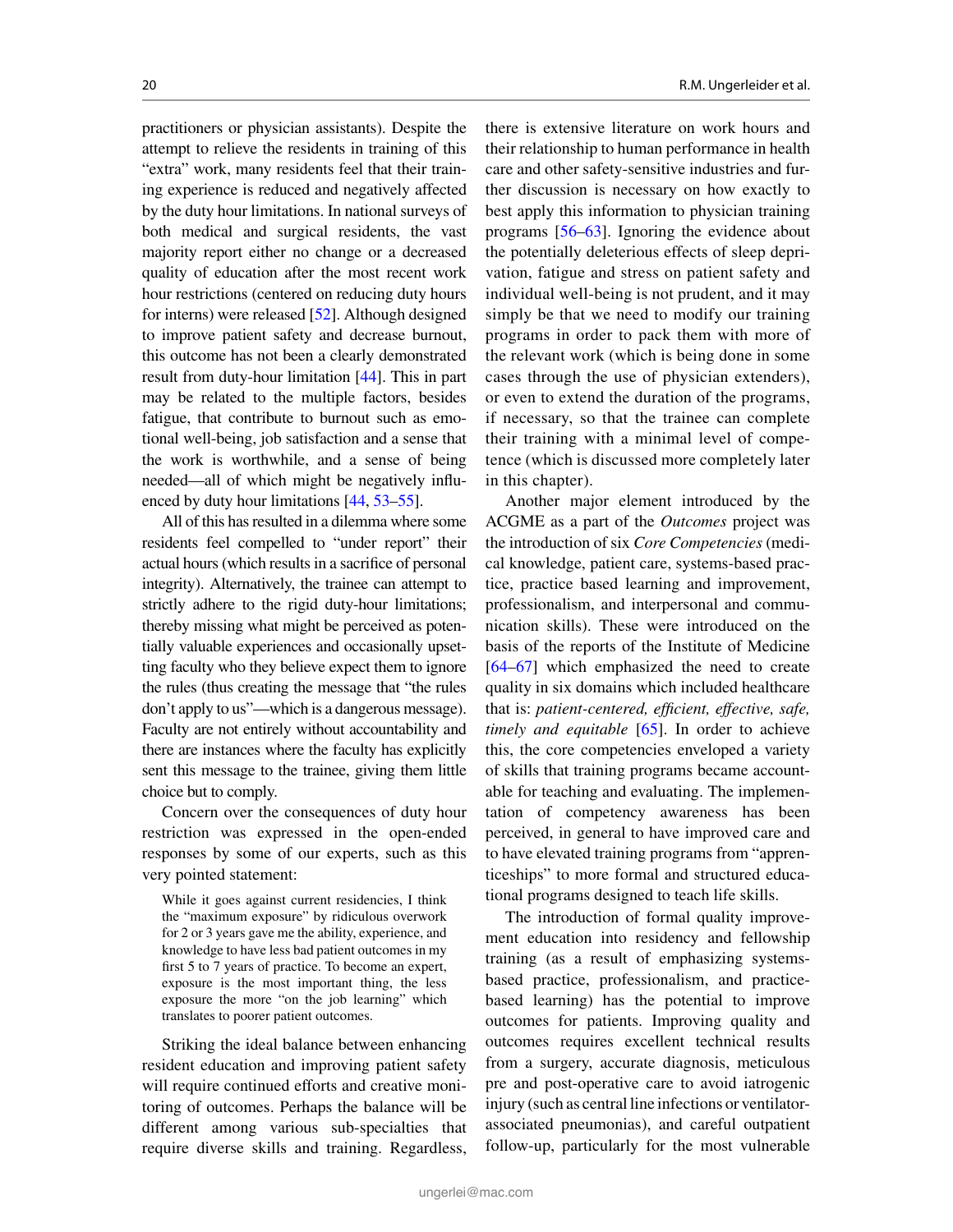

Please rate each quality in terms of importance for achieving excellence as a pediatric heart surgeon using

 **Fig. 2.8** Factors considered important in achieving excellence as a congenital heart surgeon, ranked by members of the CHSS or EACHS. The longer the bar, the more important the trait

patient populations such as the interstage single ventricle cohort. In other words, our outcomes are the result of our entire system, not just a single component. Training the next generation of surgeons, anesthesiologists, intensivists and cardiologists to examine care delivery systems and processes and to participate in rapid cycle improvement activities (related to systems-based, not just individual case-based examples) will be essential to improving the quality and outcomes for patients with congenital heart disease.

 The changes to duty hours and the incorporation of more broad-based training (through the competencies) were created in an effort to not only improve quality and outcomes for our patients, but to also reduce stress, create more balance and reduce burnout for healthcare providers. Burnout is becoming recognized as an increasingly important factor in medicine that can contribute to errors  $[68-71]$ . Most disturbingly, from our own research (unpublished),

burnout seems to be prevalent in medical students before they begin medical school, and increases throughout the educational journey. Awareness and recognition of burnout, and attempts to ameliorate it with programs designed to promote wellness, may have an important place in our future training programs.

 In order to understand better how these changes in our educational structure fit against the backdrop of what our respondents felt was most valuable in their training, we asked pediatric cardiac surgeons about a number of qualities and had them evaluate whether or not they felt that these qualities were important to their achieving success. We believe that these data reflect the prevalent mindsets across our profession. The results are shown in Fig. 2.8 ranked in descending levels of importance.

 We also inquired about whether or not they received formal education in the qualities they highlighted as important during their training.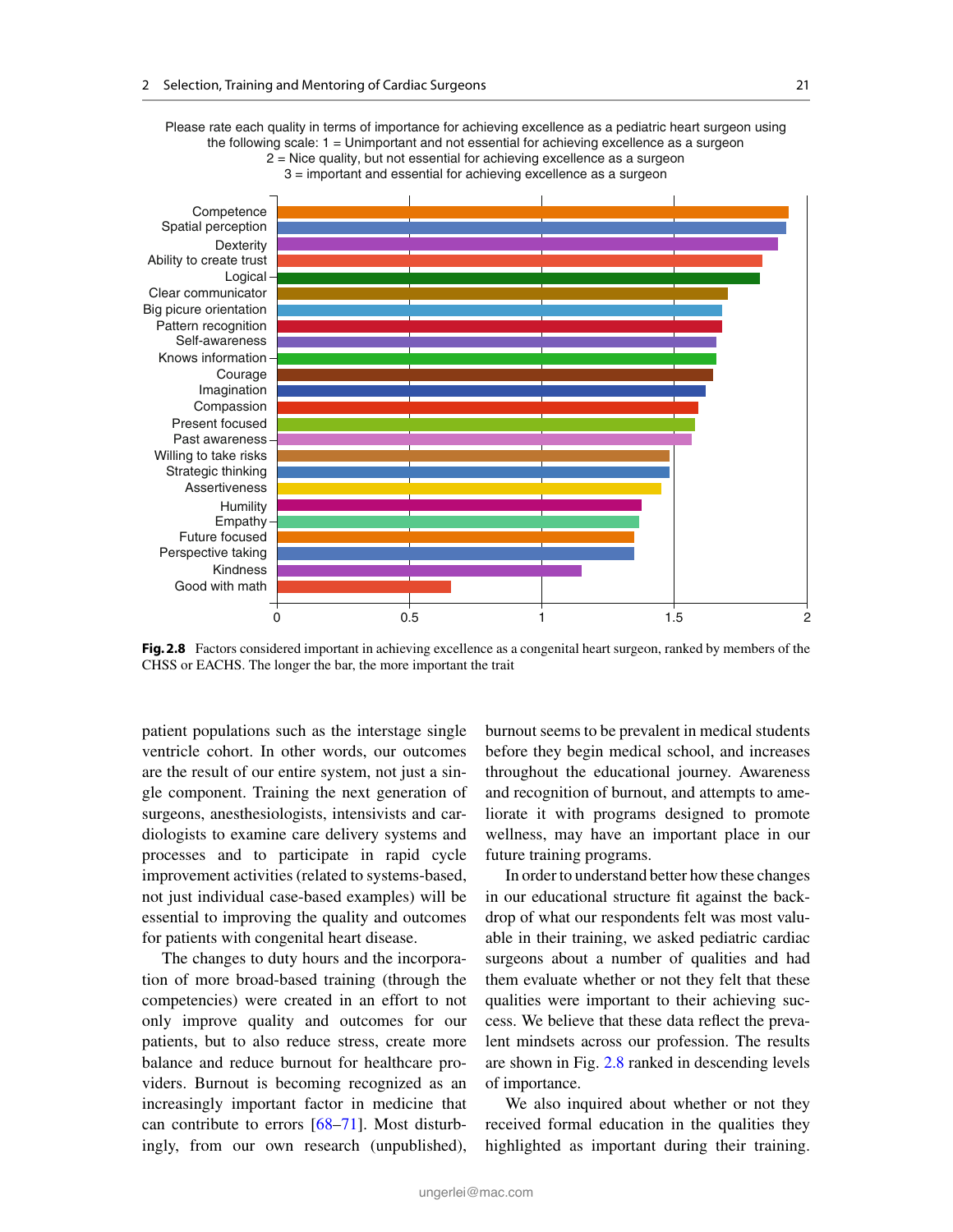

I received FORMAL training (lectures, reading, courses) and evalution (grades (summative) or feedback (formative)) in which of the following (use the following scale): Y=Yes N=No

 **Fig. 2.9** Colored bars indicate whether or not members of the CHSS or EACHS received formal training in various areas. The longer the blue bar, the fewer number of surgeons who felt they were trained in the respective area.

The data suggest that most formal training was provided with math and knowledge-based information. There was little training in courage, imagination, risk-taking, humility and kindness

The results are shown in Fig. 2.9, as stacked bars, indicating the number who felt they had received (orange) versus those who felt they did not receive (blue) formal training in these qualities.

 Qualities that were deemed essential by over 75 % of the responders included: competence (meaning ability to perform a procedure without supervision) (93.0 %); spatial perception (91.5 %); dexterity (88.7 %); ability to create trust (83.1 %); and ability to be logical (81.7 %).

 Other qualities that were also deemed important by over half the respondents were: clear communication (70.4 %); big picture orientation (67.6 %); pattern recognition (67.6 %); courage (66.2 %); self-awareness (66.2 %); knowledge (66.2 %); imagination (63.4 %); present focus  $(63.4 \%)$ ; compassion  $(59.2 \%)$ ; willingness to take risks  $(57.7 \%)$ ; and past awareness (meaning ability to recall past events in order to incorporate them into making decisions for current events) (57.7 %).

 Qualities that were felt to be "nice" but unnecessary to be successful as a pediatric cardiac surgeon (receiving votes from less than half the respondents) included: strategic thinking (47.9 %); assertiveness (46.5 %); future focus (42.3 %); humility (40.8 %); perspective taking (39.4 %); empathy  $(36.6\%)$ ; kindness  $(21.1\%)$ ; and being good with math  $(5.6\%).$ 

 Even though considered important to success, most surgeons did not receive formal training in ability to create trust, spatial perception, or ability to be logical. None received training in courage and very few in self-awareness, empathy, imagination, risk taking, humility, compassion, or other areas which we know to be related to developing emotional intelligence  $[30, 38, 72]$ .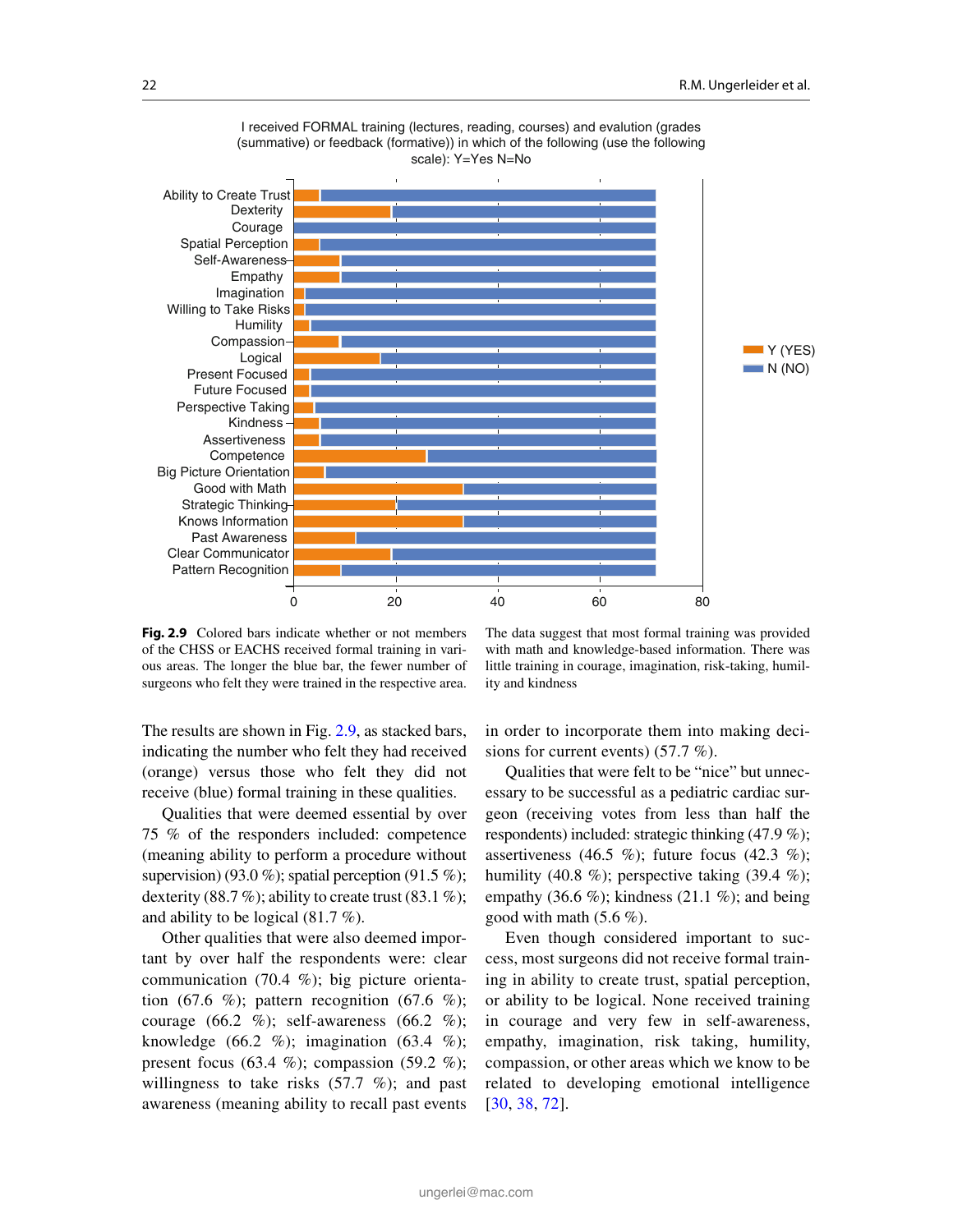Most acknowledged some training (as would be expected) in math (although this was felt for the most part to be unimportant and not essential to their success), competence (ability to be self sufficient) and knowledge of medical information, as well as some training in communication and strategic thinking.

 The information from this survey indicates a lack of alignment and connectedness between our training programs and the skills/attributes that will be most needed for ultimate success in our field. Self-awareness and ability to create trust are essential components for leadership and felt by many [30, 31, 38, 40, 73–79] to be the most critical foundations for successful leaders to develop. Our current training programs seem to emphasize technical skills (dexterity, medical information and "competence"—meaning the ability to do a task without help). Although not part of a "classic" surgical training curriculum, each of the other qualities listed have been associated with leadership and success, and each can be taught (and learned) [30, 33, 35, 36, 38–40, 75, 76, 79–86].

 It is also notable that current training programs have no formal training or education in courage  $[87]$ , imagination  $[83, 88-90]$ , risktaking [76, 78, 91], compassion [79, 84, 92, 93], perspective-taking  $[1, 41, 86, 94–96]$ , pattern recognition, and many other qualities that can be taught, learned and that are associated with leadership and success [38, 40, 78, 82, 97, 98]. In fact, when choosing what they believed was most important for them to share with their colleagues, the past presidents of our national cardiac surgery organizations (American Association of Thoracic Surgery, Society of Thoracic Surgeons, Southern Thoracic Surgical Association, Western Thoracic Surgical Association) have consistently selected topics related to leadership, personal development, courage, compassion and education  $[1, 87,$ 99–101]. At this sentinel moment in their careers, these successful surgical leaders have determined that emphasizing "non-technical skills" is the message they wish to share with others.

 Current training in pediatric cardiac surgery has changed in the U.S. in the past several years. As general surgery training programs have created fewer opportunities for surgical residents to work on cardiac services, and as the technical components of general surgery have transitioned more to video-assisted, robotic and other noninvasive techniques versus open, hands-on procedures that emphasize cutting and sewing, the residents entering cardiothoracic fellowship programs are less prepared for the technical challenges of cardiac and especially, pediatric cardiac surgery. Yet, these technical skills can certainly be learned and mastered in time—as long as our training programs change and adapt to the current challenges.

 The aspiring pediatric cardiac surgeon must now complete an additional year of training following successful completion of cardiothoracic surgery training. This additional year of training must be completed at an ACGME accredited program for pediatric cardiac surgery training and these programs are subject to the same duty-hour restrictions that govern all ACGME accredited programs. In addition, the aspiring trainee is required to perform a specific number and diversity of procedures, show evidence of having received both summative and formative education that is structured and specific to learning congenital heart surgery, and eventually (in order to become board certified) pass a written and then an oral exam.

 Many aspiring pediatric cardiologists are also encouraged to complete additional training in the current era. Advanced fellowships with specific national recommendations for the training experiences are available in a variety of subspecialties within pediatric cardiology, such as interventional cardiac catheterization, electrophysiology, echocardiography and MRI, cardiac critical care, and adult congenital heart disease. Unlike surgery, however, at this time, there is no formal exam or board certification (beyond general board certification in cardiology) for any of these subspecialties, although that may be looming on the horizon. Likewise, there is additional training available to those interested in pediatric cardiac anesthesiology. Sub-specialty certification in pediatric anesthesiology is beginning in 2013 and requires 1 year training in an ACGME accredited fellowship and then passing the subspecialty board exam. The training in pediatric anesthesiology does include training in management of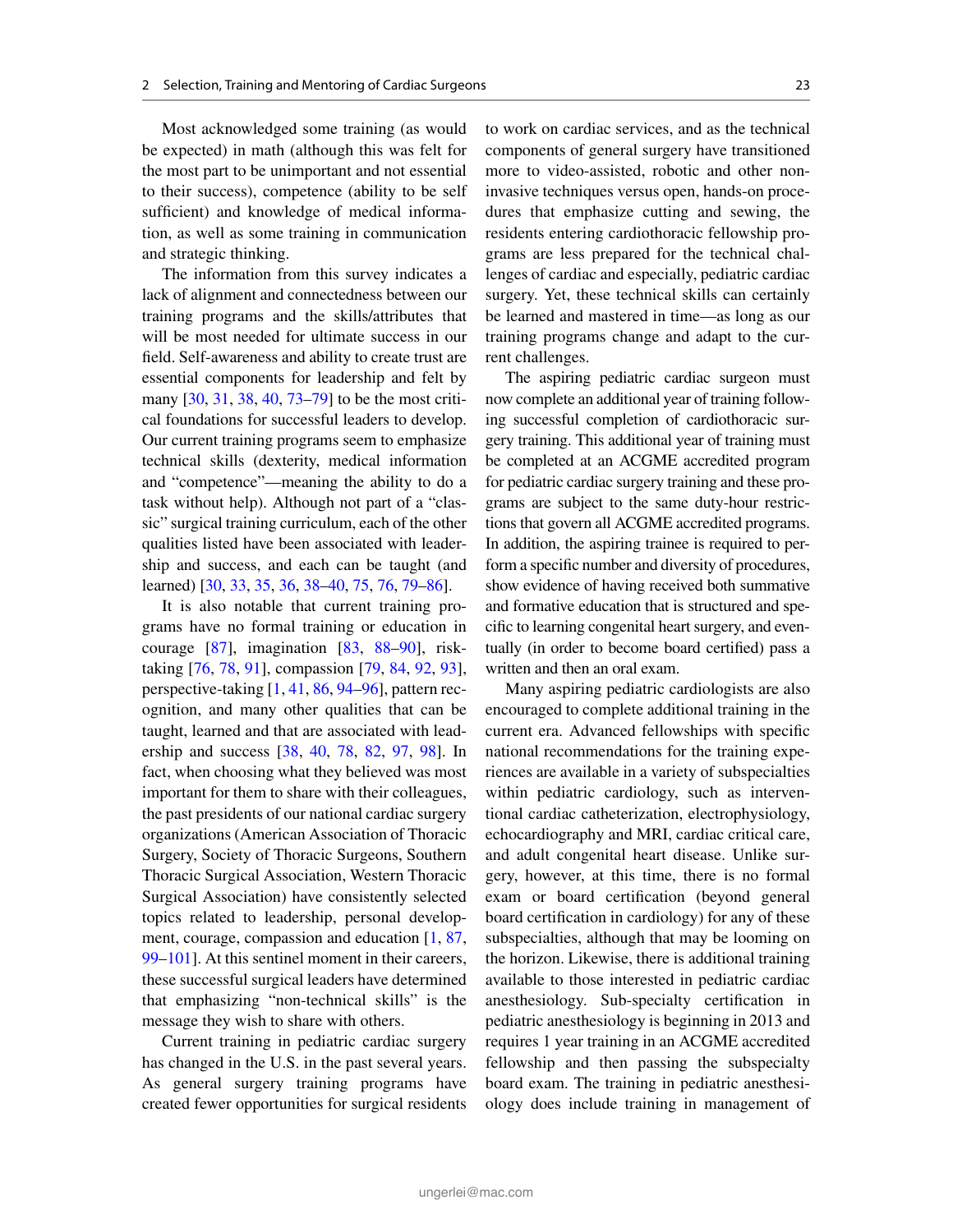

After my training, I believe it took me\_\_\_\_years to become a competent pediatric heart surgeon

 **Fig. 2.10** Length of time after formal training that it took for members of the CHSS and EACHS to feel "competent"

children with complex heart disease for cardiac and non-cardiac procedures. However, at the present there is no sub-specialty certification in cardiac anesthesiology although fellowship training is recognized. Further training in pediatric cardiac anesthesiology is available, although no certification or accreditation process is in place.

 Most pediatric cardiac surgeons consider themselves to either be visual learners (39.4 %– meaning they learn best by seeing or watching someone do something) or experiential learners (43.7 %–meaning they learn best by doing or having an experience of what they are trying to master). An important minority consider themselves to be perceptual learners (16.9 %–meaning they learn best by reading, reflecting and then using those processed thoughts to guide their actions). There were no surgeons surveyed who felt that they were auditory learners (learning best by listening to a talk or hearing someone describe how they do something). (A personal survey of other specialties has revealed a higher percentage of auditory learners, particularly in more medically related fields). While a minority of respondents felt that they were competent pediatric heart surgeons immediately after their training (11.3 %), the largest number felt that the journey to competence after training takes an

additional 4–6 years (43.7 %) and some felt that it can take up to 10 years  $(15.5 \%)$  (Fig. 2.10). For the most part, congenital heart surgeons felt that they continued to learn and develop after their formal fellowship training was completed (and many of these individuals trained in the era before duty hour limitations). The same is true for other congenital cardiac specialists such as anesthesiology, and is likely also the case for interventional cardiology, critical care, or imaging disciplines.

 While competence (ability to perform routine tasks without supervision) is a likely end product of formal training, extended time to achieve expertise is more consistent with the information on development of expertise requiring focused or "deep" practice for a considerable number  $(10,000 \text{ or more})$  of hours  $[37, 94, 102, 103]$ . It may be that our experts, when responding to this question, had differing perspectives on how they valued their abilities and what, for each of them, constituted competence; with competence for some equating with expertise. Regardless, it is clear that the length of time spent in training is not sufficient to enable attainment of expertise that takes sustained practice.

Defining stages or levels of competency may be helpful. Competency is the ability to perform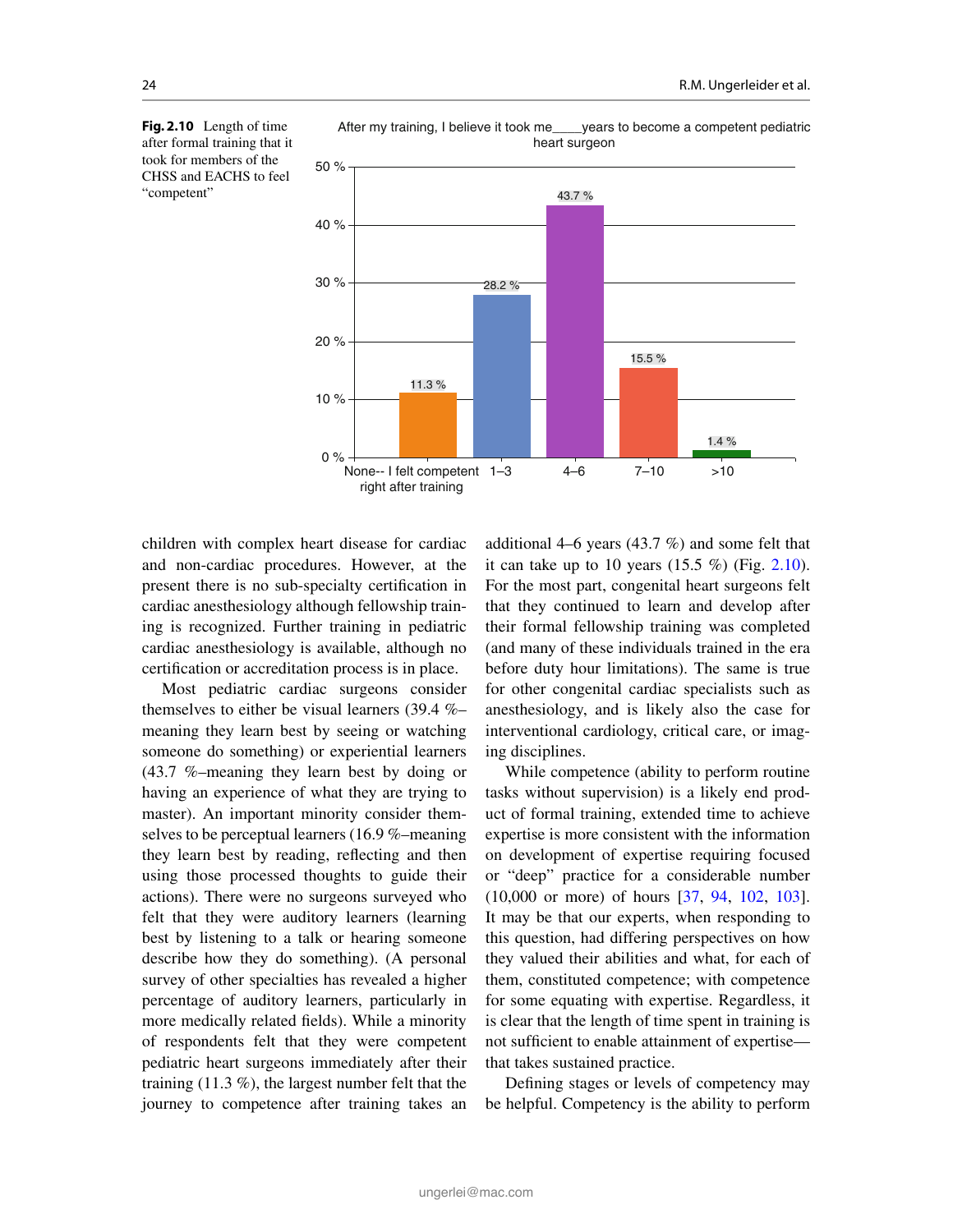a certain task for a work situation without supervision, and to know when to ask for help. It is the intent of most training programs that this is achieved by the end of training. In anesthesia training five stages of adult skill acquisition have been applied: novice, entering training; advanced beginner, at the end of first year of training; competent, at the conclusion of training; proficient, after being in practice 5 years; and expert, after practice for  $10-15$  years  $[104]$ . Regardless, this makes it clear that education and learning continue beyond training and are critically important to attaining the highest degree of proficiency and expertise in all possible scenarios regardless of the discipline.

 Lifelong learning itself is a topic that merits discussion, since it is at the foundation of training. The environments that we create for training will ultimately shape those who will become our future educators and mentors.

 It is ironic that most health care professionals learned at *Teaching Hospitals* . Teaching evolves from knowing and a desire to share with others what you know. In 1998, Parker Palmer published "*The Courage to Teach*" [105] and each year, the ACGME (Accreditation Council for Graduate Medical Education) bestows a *Courage to Teach* award on some of the nation's great teachers. All of us recall our most influential and inspiring teachers with fondness, admiration and gratitude. We can also recall some of those teachers who made our ignorance feel painful, shameful and frightening. A "teacher" who contemptuously reprimands a student for "not knowing" or worse, for being "stupid, lazy and insulting their time" does more damage than they likely can imagine. In her work on learning, Carol Dweck [76] describes the kind of attitudes that best correlate with performance excellence, and not surprisingly, they are not related to knowing the answers, but rather to asking the questions, even when the answers seem most elusive. This is why we believe it takes more courage to learn than it does to teach  $[1]$ . Learning requires that we accept the vulnerability  $[80, 106]$ that accompanies "not knowing" and then embrace a willingness to struggle—and possibly fail while we try to challenge ourselves (and others who work with us, or who we train) to think

 differently or to do things we (they) have never done. We all walk because our parents likely created for us an environment that *invited learning.* You likely don't remember for yourself, but think of how babies learn to walk. When they fall, we don't criticize them for being a failure, or tell them that they will never be successful at walking. It is not likely that we compare them to a sibling who was walking sooner and admonish them that they should try to be more like that person. No. We applaud, and smile and encourage them to try again. Until they learn. And we share their joy in accomplishment. What happens that we forget how to do that in our teaching institutions? We have created a culture that rewards "knowing" (expertise) and we worry about what would happen to our patients if we weren't experts. An inviting reframe of that last statement is "What 'could' happen for our patients if we could let go of knowing and instead, keep wondering?"

 It is unfortunate that we have created a culture that demands perfection, because, in the words of noted historian, Arthur Toynbee, "nothing fails like success." It is regrettable that we have been taught that "if you want a job done right, do it yourself" (ascribed to by 54.9 % of our surveyed surgeons, in lieu of "if you want a job done right, listen to ideas from others"), because this form of contempt for how other's might complete a task is a powerful way to diminish innovation and progress. (The statement instead should be "if you want a job done your way, do it yourself"). One of the babies learning how to walk today will likely set the future record for the 100-yard dash. One of our struggling young students of today may be a future leader in his or her field. But, only if we find a way to invite them to learn. Which means we have to find a way to be tolerant of their struggles, encourage them to continue to think differently, and carefully craft an environment that is safe and free from premature judgment.

 In our recent survey of pediatric cardiac surgeons, 90 % of responders stated that they viewed mistakes as inevitable and therefore accepted them as opportunities to learn. (The small minority stated that mistakes are simply not acceptable in cardiac surgery and therefore cannot be tolerated). What was particularly striking, however,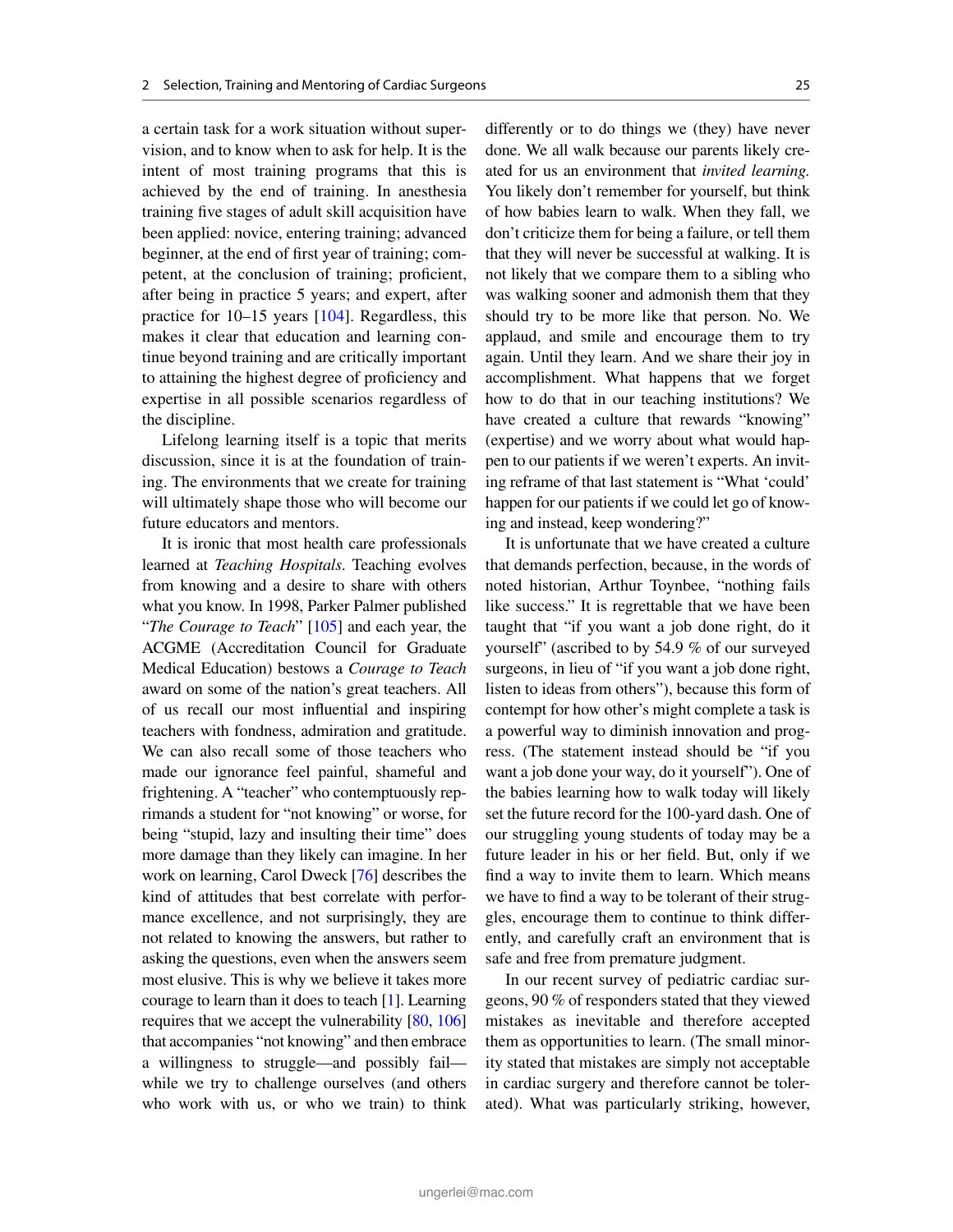was their response to the next question, which was how they dealt with mistakes. Even though most responders recognized mistakes as inevitable, almost 2/3 (63.4 %) acknowledged that they were "hard on themselves" because mistakes are not tolerable. Only 36.6 % were able to view themselves with compassion as learners. And if the majority of our experts are hard on themselves when they make a mistake, how do we imagine they would treat a trainee?

 What makes this even more remarkable is that when asked which teachers (mentors) left them with the most valuable lessons, the majority (76.1 %) remembered them as the ones who were supportive and nurturing—not critical and hard (see comments in section on mentoring). These numbers are compelling, and not surprising. We know we might make mistakes, and we appreciate it when someone supports and nurtures us as we learn, but we have created a cultural belief that we have to be hard on ourselves. This response from our group of professionals is not unusual and, in fact, has been recently validated as a common norm in many professions by research published from the Harvard Business School [107]. It seems that professional cultural norms in our society are to be hard on (critical of) one's-self, while simultaneously appreciating and desiring to be surrounded by those who are tolerant and nurturing of us when we err  $[108]$ .

 Why would we treat ourselves differently than how we wish to be treated by others? Our role as teachers (and potential mentors—addressed in the next section) makes it imperative that we recognize the incongruence behind how we want to have compassion for (and from) others, but not from within and for ourselves.

 Our demand for perfection stems from the high stakes of what we do—taking care of patients with life threatening illnesses—and from our hope that all patients will survive to have a normal life  $[72]$ . Unfortunately, this demand for perfection—at all costs—is perpetuated by our cultural belief that errors are not tolerable—that they make us imperfect and unacceptable. Although it would seem nice to be perfect, perfection is an unachievable goal (since perfection is a moving target in complex adaptive systems)

and it is unlikely to be achieved in our profession—particularly for those who cannot admit to, much less forgive themselves for error (as the work of Carol Dweck, cited below, emphasizes). For some, this intent to be "perfect" gets entangled with their own sense of worth and esteem more important than the patient doing well is how they are thought of by their peers and therefore they can only be valued if all their patients survive and their peers (many of whom barely know them and have likely never worked with them) believe they are exceptional. This phenomenon in the marketing world is termed "perception management" and it revolves around creating an illusion that becomes the accepted reality. The belief that there is a "solution set" that will always create a successful outcome is not realistic in complex biological systems, in which no two patients or defects are exactly alike. Although mechanical systems are expected to perform in a consistently reliable and predictable fashion  $[65, 65]$ 72], biologic systems do not behave this way. That is why there is an occasional mortality after ASD closure or why some patients develop early pulmonary hypertension from lesions that should be safe to follow. Unfortunately, when perfection is not possible, the delusion that it is achievable can lead to dashed expectations, disappointment and a "culture of blame."  $[74, 109]$  As trainers (and potential mentors), we have the power to transform our culture to one of curiosity (rather than blame), by modeling how we can explore (with compassion, openness and non-judgment) the creative potential that errors and failure (even when not associated with an error) have for helping us learn; and in the process of learning, truly enjoy our lifelong growth as students, as healers and as professionals.

 Another unintended consequence of the striving for perfection is the lack of forgiveness for oneself and for others when the results aren't perfect. The research on self-compassion  $[84, 85]$ , 92, 93] has been impressive. The ability to have compassion for oneself is directly and positively linked to the ability to learn and to the ability to be resilient and cope with difficulties  $[42]$ . (No wonder many of our surgical experts indicated resilience as the quality that was most important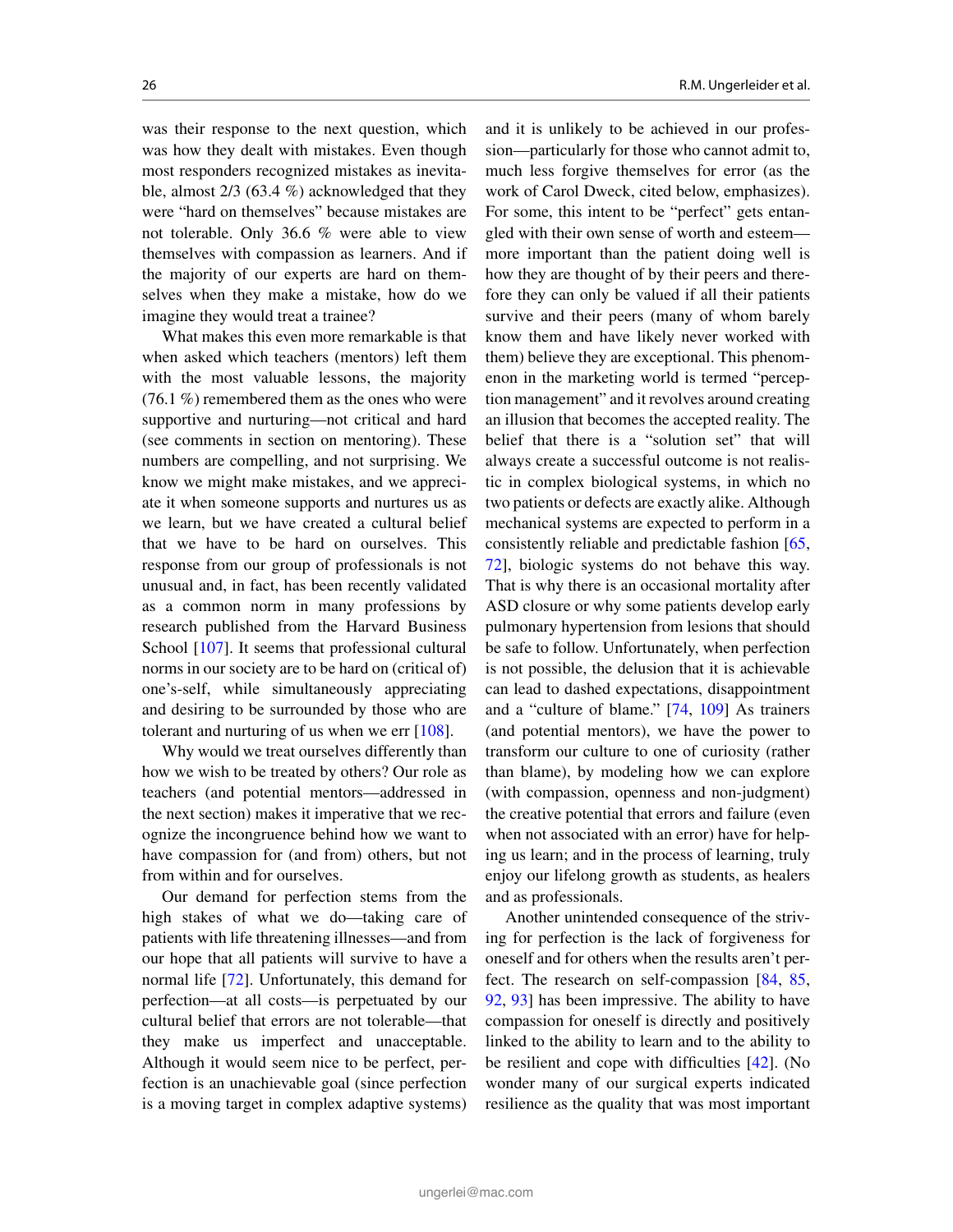to their success). When contrasting high selfesteem with or without self-compassion, there is a distinct difference. Self esteem without selfawareness and self-compassion (recognition and acceptance that we all have experiences of disappointment and failure–that the self is imperfect and still deserves kindness) is often associated with grandiosity and failure to acknowledge what is "real"—a potentially dangerous trait in a cardiac surgeon, cardiologist or anesthesiologist. [84] When self-esteem is tempered by awareness of limitations, and associated with the ability to be compassionate towards oneself, this can lead to more genuine (less grandiose) self esteem that is more appropriate because it is related to the ability to hear feedback (without defensiveness), while still maintaining kindness towards oneself as a *learner* [84]. This is the challenge for us as lifelong learners—to accept that we are learners, meaning there will be times we "don't know" and have to "struggle" as we try to do new things or think in new ways  $[1]$ . A system that insists on perfection makes it very dangerous to be a learner, and ultimately, limits our ability to provide best practice.

 Carol Dweck a psychologist from Stanford who has spent decades studying the learning process, has arrived at the conclusion that one of the crucial ingredients of success is the ability to learn from mistakes. Her work is thoughtfully cited by Jonah Lehrer in his book "How we *Decide*" [110] in explaining the neurobiology of learning.

 Lehrer writes about Dweck's most famous, and for many, most poignant study. It was conducted in twelve different New York City schools and involved more than four hundred fifth graders. One at a time, the kids were removed from class and given a relatively easy test consisting of non-verbal puzzles. After the child finished the test, Dr. Dweck and her researchers told the student his or her score and provided a single sentence of praise. Half the kids were praised for their *intelligence* . "You must be smart at this." The other students were praised for their *effort*: "you must have worked really hard."

 The students were then allowed to choose between two different subsequent tests. The first choice was described as a more difficult set of puzzles, but the kids were told that they'd learn a lot from attempting it. The other option was an easy test; similar to the test they'd just taken.

 When Dweck was designing this experiment, she'd expected the different forms of praise to have a rather modest effect. After all, it was just one sentence. The results of her intervention are described below. Imagine, if a single sentence has the power to create these outcomes, what might result from a pervasive attitude in a system where the sentence is expressed as a cultural value?

 Of the group of kids that had been praised for their efforts, 90 % chose the harder set of puzzles. However, of the kids that were praised for their intelligence, most went for the easier test. If we do what works because we think it makes us look good—if we aren't willing to risk failure or struggle as the condition of learning, then we are doomed to stop learning, growing and improving. We get stuck. There are surgeons who tout themselves as experts, yet they are reluctant to offer new procedures to their patients and simply state: "I don't do that operation."

 I myself (RMU) used to criticize the Ross procedure in the 1980's. I rationalized that it was a bad operation ("risk for two valve disease, etc.") and encouraged patients to avoid it. What I really meant was that "I didn't know how to do the operation and it scared me to try it", so I had to find a way to rationalize why I didn't offer it. Fortunately, at the time I was also learning about fixed vs. growth mindsets  $[76]$  and beginning to understand how to find the courage to try and master new things, even when that contributed to some outcomes that were initially "less than perfect."

 This is similar to the transition that occurred in pediatric cardiac surgery when transitioning from the atrial switch to the arterial switch procedures. Surgeons had to be courageous enough to learn a new technique, even though the previous one seemed to work well, because there was likelihood that the new technique might be better. Learners recognize that they need to continue to invite the "discomfort" of not knowing and of having to adopt something new if they are to keep current. The arterial switch is now a standard procedure for infants with transposition of the great arteries and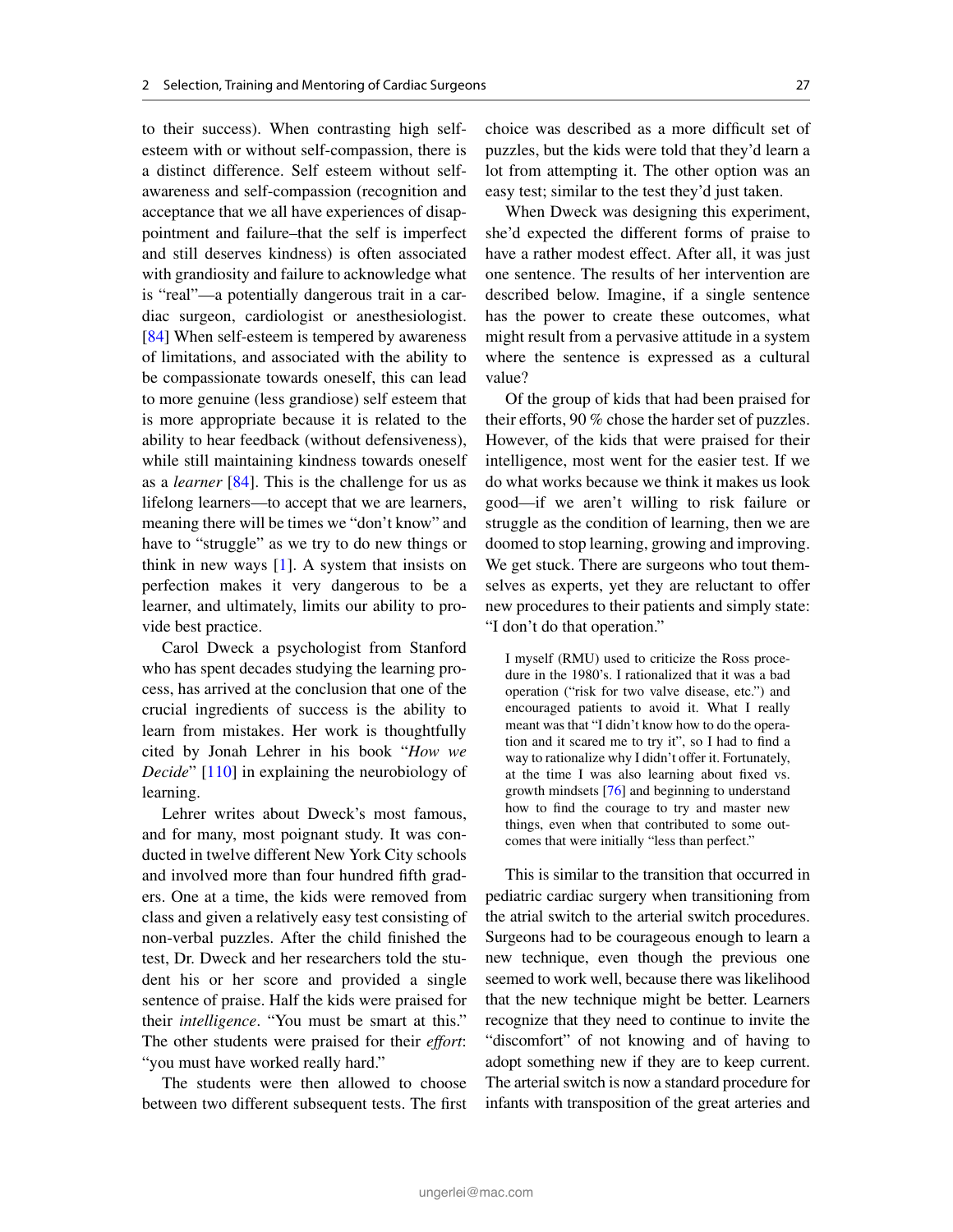the Ross operation seems to have considerable benefits compared to other valve replacement procedures for children [111-113]. Without "inviting learning" we won't have progress, whether it is new technology or new solutions (such as new operations or strategies). We are unlikely to develop the skills and experience necessary to deal with challenging new problems if we continually choose the "solutions" that are comfortable in order to feel better about ourselves.

 When we are taught to fear failure, we suppress learning. The question for our training programs—each of them—is how do they handle failure? What happens to people who fail? Are they applauded for their efforts and encouraged to learn what they need to succeed, or are they admonished, punished, dismissed or ridiculed? Which kind of training program do you think would bring out the best in you?

 Dweck went on to study this further. She gave the same fifth graders yet another test. This test was designed to be extremely difficult—it was originally written for eighth graders—but Dweck wanted to see how the kids would respond to the challenge. The students who had been praised for their efforts in the initial test worked hard at figuring out the puzzles. "They got very involved," Dweck says. "Many of them remarked, unprovoked, 'this is my favorite test.'" Kids that had initially been praised for their smarts, on the other hand, were easily discouraged. They viewed their inevitable mistakes as signs of failure: perhaps they really weren't smart after all. After taking this difficult test, the two groups of students were asked to choose between looking at the exams of kids who did worse than them or looking at the exams of those who did better. Students praised for their intelligence almost invariably chose to bolster their self-esteem by comparing themselves with students who had performed worse on the test. In contrast, kids praised for their hard work were more interested in the higher-scoring exams. They wanted to understand their mistakes, to learn from their errors, to figure out how to do better.

The final round of tests was the same difficulty level as the initial test. Nevertheless, students who had been praised for their efforts exhibited significant improvement, raising their average score by 30 %. Because these kids were willing to challenge themselves, even if it meant failing at first, they ended up performing at a much higher level. This result was even more impressive when compared with students who'd been randomly assigned to the "smart" group; they saw their scores drop by an average of nearly 20 %. The experience of failure had been so discouraging for the "smart" kids that they actually regressed.

R.M. Ungerleider et al.

 The problem with emphasizing "smart" (or natural, gifted talent) is that it misrepresents the neural reality of education, learning and development of expert skills [37, 102, 103, 110]. When neurons in a circuit become repeatedly activated, the oligodendrocytes and astrocytes (the supportive glial cells) sense that firing and wrap myelin around the interconnected neuronal circuit [41]. Myelin can increase conduction speed by 100 times. And while all neurons need to rest after firing, myelin can reduce that refractory period (resting time) by 30 times. The end result is that if we train well (and repeatedly) our learned (myelinated) circuits will function 3,000 times faster than untrained (unmyelinated) circuits [41]. "Skill is myelin insulation that wraps neural circuits and that grows according to certain signals" [37]. "Things that appear to be obstacles turn out to be desirable in the long haul."

 Spending hours training and learning is not sufficient. Research is clear that the training needs to be specific, focused and "deep." "Deep practice feels a bit like exploring a dark and unfamiliar room. You start slowly, you bump into furniture, stop, think, and start again. Slowly, and a little painfully, you explore the space over and over, attending to errors, extending your reach into the room a bit farther each time, building a mental map until you can move through it quickly and intuitively" [37]. The essence of deep practice is to immerse yourself in an experience. In skill development, "by trying hard to do things you can barely do, in deep practice—then your skill circuits will respond by getting faster and more accurate"  $[37]$ . This process can be enhanced by a guide (mentor), but can only be learned by actual, repeated "doing."

 Struggle is not optional—it is biologically required. In order to get your skill circuit to fire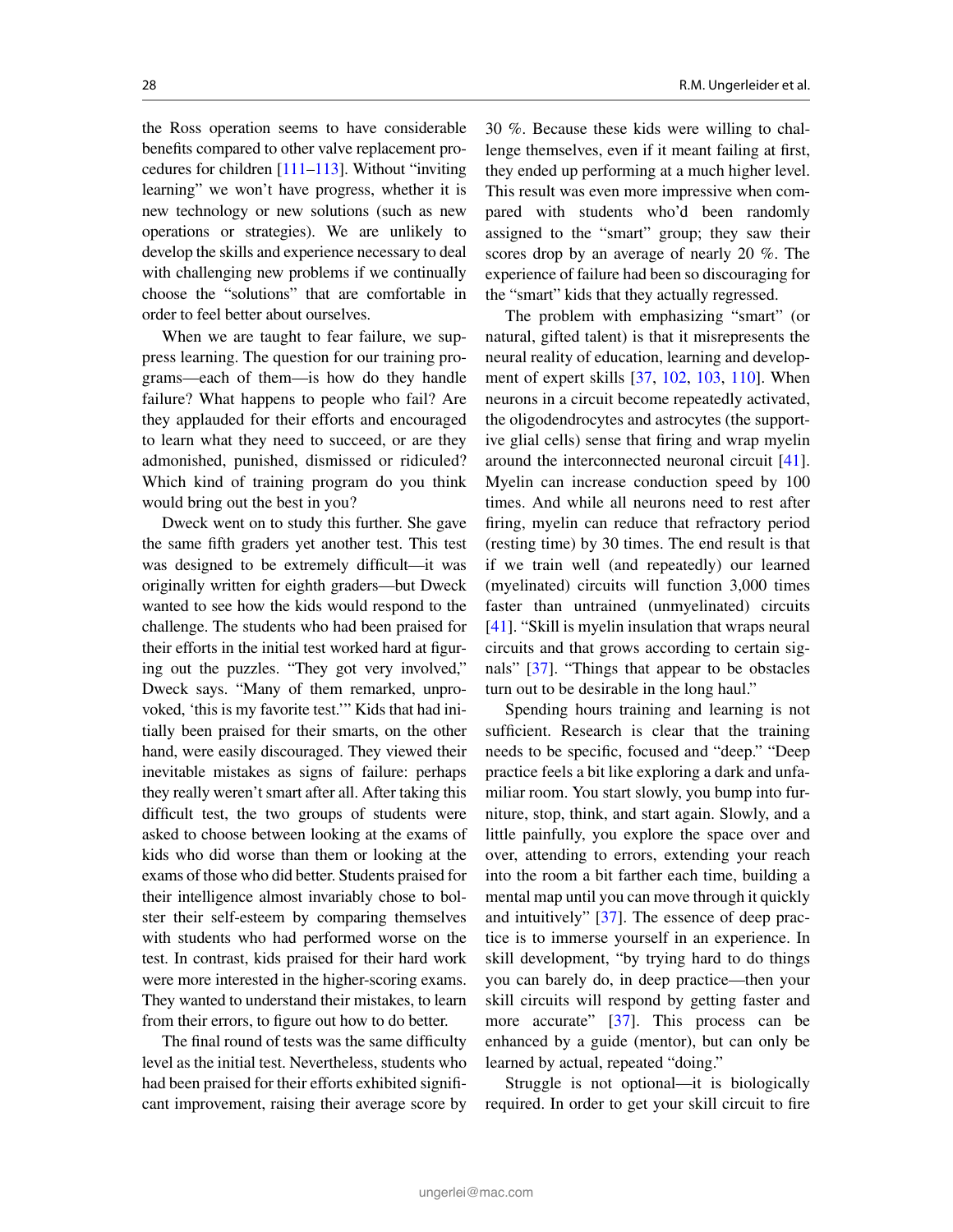optimally, you must by definition fire the circuit suboptimally; you must make mistakes and pay attention to those mistakes; you must teach your circuit. You must also keep firing that circuit practicing, in order to keep myelin functioning properly. After all, myelin is living tissue. "Deep practice is built on a paradox: struggling in certain targeted ways—allowing yourself to make mistakes, (and having compassion for yourself and others—as learners) to seem stupid—makes you smarter.

 Emphasizing smart over continual training and learning encourages avoidance of the most useful learning activities, which is learning from mistakes. In medicine, this may be avoidance of doing the procedure we are uncertain of—staying safe doing what we know—even when the more risky procedure may be better for the long term benefit of the patient. It may manifest, as it did in the group of "smart" kids by choosing to compare our programs to those that are worse, perhaps using a non-valid criteria that favors us, in order to make us feel better. Perhaps this is accomplished by avoiding difficult cases (complex puzzles) or by doing less risky, although possibly less optimal procedures. Anything to convince ourselves and those who might judge us that we are "smart."

 Leaders for creating the training programs for the future MUST create environments where it is safe for learners to struggle as they try new things, even if there is the price of occasional failure. This invites the use of more simulation, but also more tolerance, patience and presence [41, 114] by the trainers during actual cases in order to help keep the learner (and the patient) safe. In systems where leaders respond like the fifth graders who wanted to be validated, failure is feared and the eventual outcome is regression. There is no shortcut for this painstaking process.

 Our data suggest four important recommendations for training.

The first is that surgical (and possibly interventional or anesthesia) training programs will do better by emphasizing time in the Operating Room for both visual and experiential learning, and that time for reading should be valued and supported. Lectures and didactic sessions, while a mainstay in our current training programs, may have less value, unless they are integrated into some form of other learning style (for example, case-based or systems-based learning through presentation by a trainee based on their reading—for perceptual learning; or based on their experience watching or doing a procedure—for visual or experiential learners). The act of the trainee personally presenting information may help them to myelinate learning circuits more effectively than simply listening to information presented by another.

 Secondly, our surgical experts valued experiences where they felt nurtured and supported, despite a cultural tendency for self-criticism and intolerance of errors. Data on learning and ultimate success validates the importance of creating a model for self-compassion, acceptance of struggle and willingness to try and conquer new things (even when these new things might be difficult and challenging). In order to provide this type of training environment, faculty need permission to spend time in the OR helping guide the young learner, and it is incumbent on all of us to design ways to do this in our current organizational climates that emphasize operational efficiency, maximizing RVUs and intolerance of struggle (when struggling creates delays and potential for error). Additionally, use of simulation through case-based scenarios may play a role in accelerating experiential learning and proficiency by permitting discussion, evaluation, and debriefing in a trusting, non-threatening environment with no patient at risk.

 In light of this altered concept of learning (as a process that requires courage and willingness to struggle), it would be helpful to create formal training in many of the qualities that our surgical experts felt were important or essential (qualities which are also supported as such by extensive literature) and which are currently not taught in our training programs. These qualities, can be taught and learned and might be best done through a series of reflective exercises, through carefully assigned reading related to personal development and through formative coaching that emphasizes the development of these attributes as a part of experiential learning.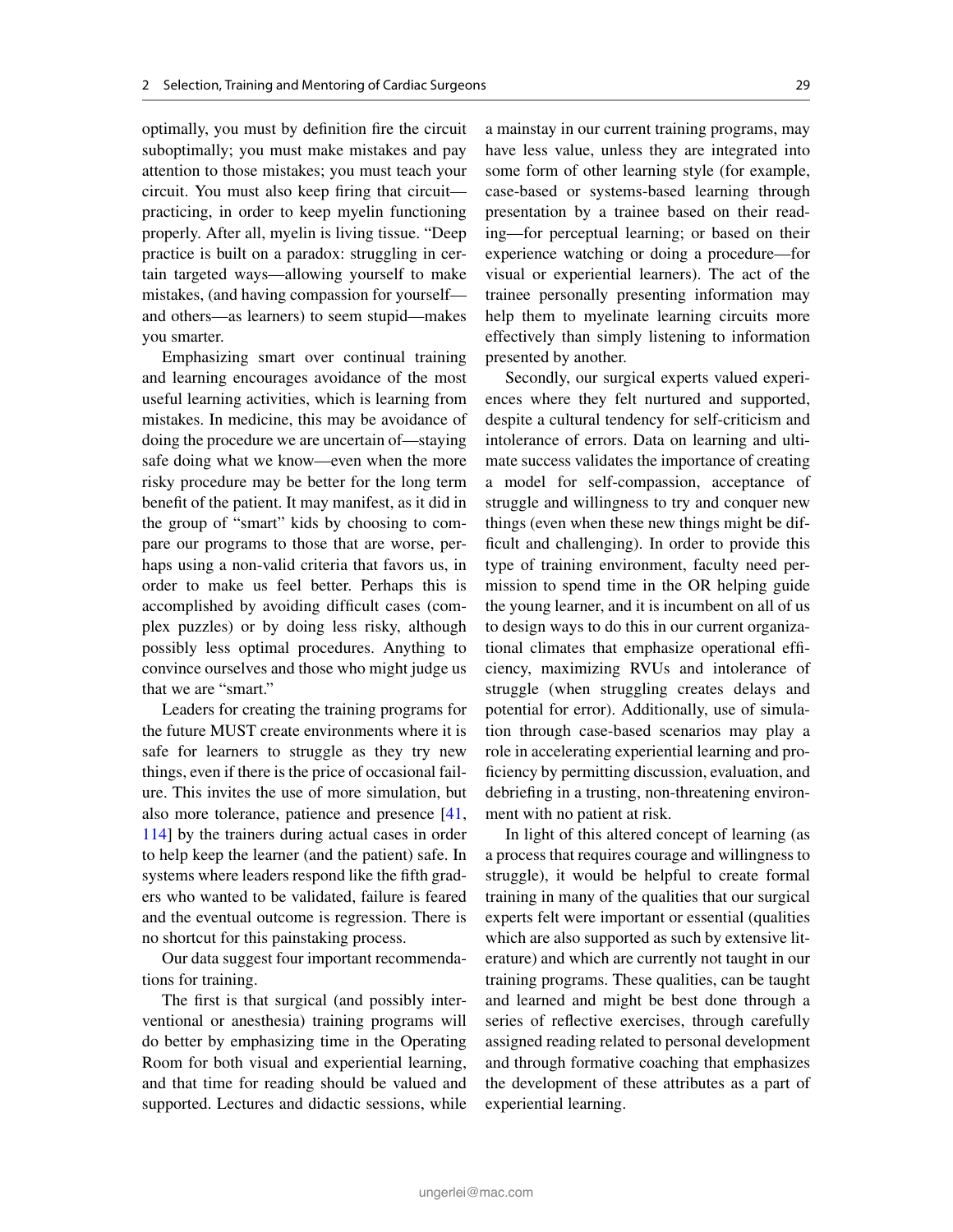Finally, our data demonstrate that "training to competence" extends beyond the formal residency-training period, and therefore, the period following formal fellowship training is critical for success. This also implies that certifi cation of competence in pediatric cardiac specialties might be best "postponed" for a variable period of time following formal training until certain criteria are met that are more indicative that competence has been achieved, with competence including development of the attributes and qualities noted by our experts as important qualities like resilience, self-awareness, integrity (self honesty), humility, courage and self compassion, recognizing that at this time there are no metrics to measure achievement of these qualities. The duration of the "time until competent" might actually increase in the era of duty hour restrictions, simply because of the reduced experience that our trainees will acquire before taking their first faculty/attending position. Therefore, mentoring (as discussed in the next section of this chapter) may play an even larger and more critical role in the future as training extends beyond the accredited training period.

#### **Mentoring**

 The increasing complexity of congenital heart disease, the high stakes involved with decisions and performance, combined with the external demands on us as professionals (financial, social, relational) can lead to higher levels of stress which can be experienced as both job and life related stress. All forms of stress, including the stress that is "job-related," have been linked to failing individual health and illness  $[115]$ , decreased individual performance [116, 117], There is a growing body of evidence that when a young learner develops a relationship with a mentor, they experience decreased stress, improved performance and ultimately better personal and professional relationships.

 Mentor was an Ithacan noble in Homer's *Odyssey* . He was a wise counselor for his friend Ulysses and was entrusted with the care, education and protection of Ulysses' son, Telemachus.

Today, the term mentor generally indicates teacher, adviser, sponsor, counselor and role model. It likely is much more than that, with the whole becoming more than the sum of the parts. Mentoring creates a "powerful emotional interaction between (generally) an older and a younger person, in a relationship in which the older mentor is trusted, loving, and experienced in the guidance of the younger"  $[118]$ . Performed in accordance with this ideal, mentoring can create a resonant bond between the mentor and the mentee that reflects extraordinary and *primal* leadership [97]. Although there are certainly important similarities between leadership and mentoring (and some individuals in our field perform dual functions in this regard), there is an important distinction between leadership and mentorship. Whereas leaders are "creators and manipulators of culture," [119] mentors are "transfer agents of culture" [120]. Leadership involves a performance-oriented influence process, whereas mentoring involves a long-term role-model relationship that is primarily career and development-oriented [121, 122]. Leadership is typically a single leader influencing one or more followers, whereas mentoring usually involves one mentor and one protégé<sup>1</sup> (or mentee). Leadership may utilize a more formal, overt, and direct influence process, while mentoring may create a more informal, subtle, and indirect process of influence  $[123]$ . Not all effective and experienced leaders become effective mentors  $[122]$ . Some leader behaviors are primarily task-oriented (such as planning and organizing, problem solving, clarifying roles and objectives, monitoring), whereas others are more relationship oriented (such as supporting, developing, networking and recognizing). Some leaders perform task functions better than they do relationship functions, but *good mentors must perform relationship functions* . Only those leaders who

<sup>&</sup>lt;sup>1</sup>The term protégé appears in the literature on mentoring, but seems to indicate an apprenticeship model where succession is handed to those who follow. We prefer the term mentee, since it more accurately implies the extended connection between an academic medical mentor and the younger students whose careers they influence, regardless of where those career paths lead.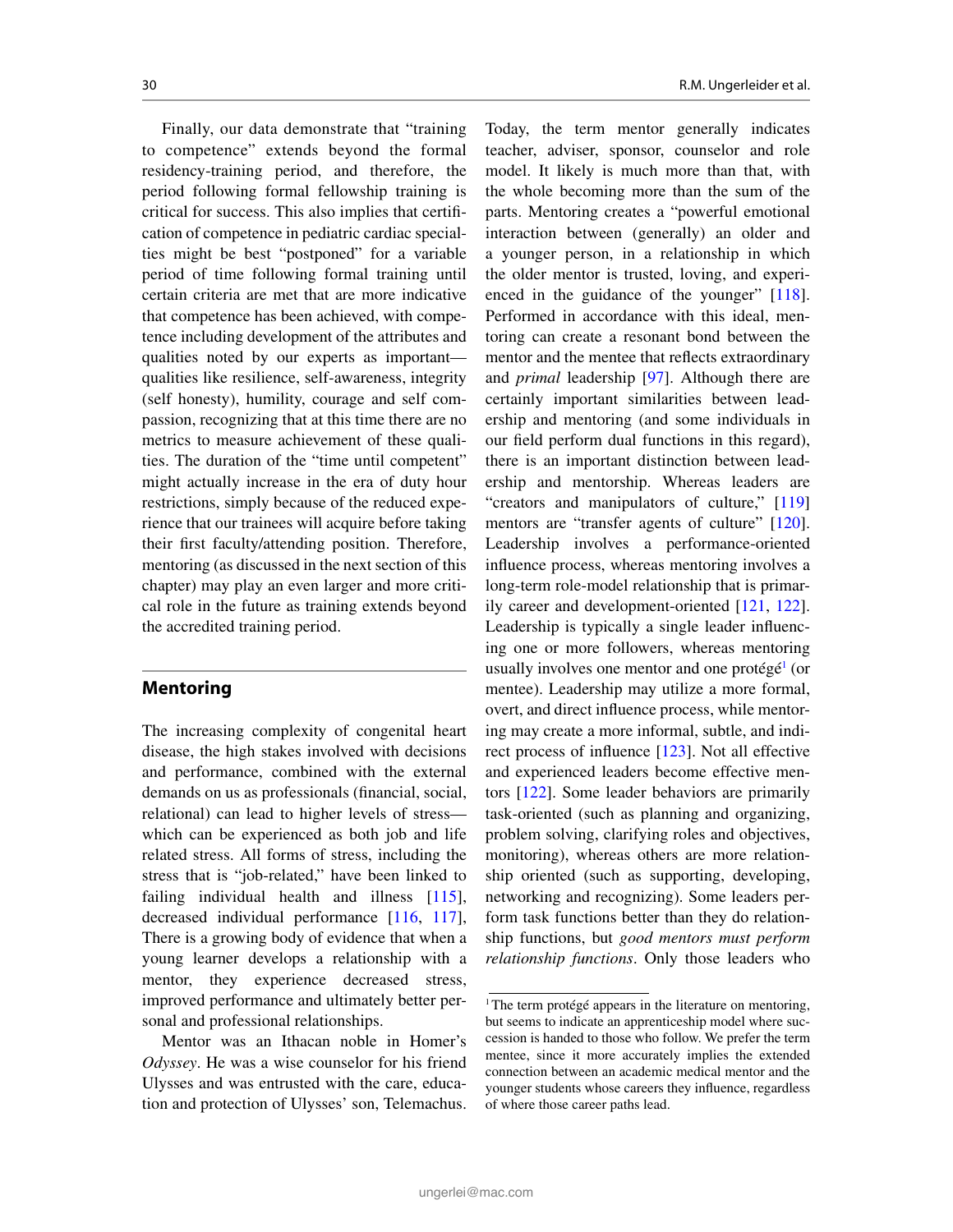excel at both task and relationship functions turn out to become great mentors.

 Mentors perform both career and psychosocial functions. Career functions include sponsorship, exposure and visibility, coaching, protection, provision of challenging assignments (cases), and transmission of applied professional ethics. Psychosocial functions serve to enhance the mentee's sense of competence, identity and work-role effectiveness—essentially self-esteem or self-efficacy. In order to provide these psychosocial benefits, successful mentors provide role modeling, acceptance and confirmation, counseling and friendship (mutuality). Skillful mentors seamlessly blend these functions in their work with their protégés  $[124, 125]$ .

 Informal mentorships (those that develop spontaneously, without formal assignment by a third party) are considered by both mentors and mentees as being more effective and meaningful than formal (assigned) mentorships  $[126]$ . Most agree that mentorships in professional training should be facilitated rather than assigned.

Ideal mentors seem to exhibit specific personality characteristics and interpersonal traits that enhance their effectiveness. In terms of personality, desirable mentors are intelligent, caring, and appropriately humorous. The are flexible, empathic and patient. In addition, they are interpersonally supportive, encouraging and poised. They appear to exude "emotional intelligence." This is not at all surprising considering the fragile nature of learning (described in the previous section) and how it can be best nurtured and supported. Highly rated mentors also seem to be ethical, psychologically well-adjusted, and well-known as scholars and professionals. In essence, excellent mentors are kind, healthy and competent [118].

In a training environment, the "benefits to the mentee can be so valuable that identification with a mentor should be considered a major developmental task of the early career"  $[127]$ . These benefits include development of professional skills, enhancement of confidence and professional identity, scholarly productivity, enhanced networking, successful accomplishment of training goals, and overall satisfaction of the training program. Harder to measure, but perhaps most significant for the mentee who has had an effective mentor is their perceived "support, encouragement and blessing for their journey that leads to the 'realization of their dream" [128]. Mentors also benefit from the relationship with enhanced career satisfaction, rejuvenation of creative energy, and a sense of generativity  $[128]$ .

 As we look towards the future of our profession, the role of mentoring is critical. This is well recognized by our experts. Along with getting a good education and having natural ability for their profession, almost half of today's successful pediatric cardiac surgeons (42.3 %) felt that most contributory to their success was the involvement of a good mentor.

 This is not surprising and is a theme that dates back to a time when stories were passed down as narratives. Each of us is on our own "hero's journey"  $[1, 78, 114, 129 - 132]$  which traces our path through the chapters of our lives. For each of us, the journey requires a period of searching and training (which includes connecting to our own best pieces), followed by a period of accomplishing and succeeding (as we become comfortable and confident with the competent best parts of who we are and what we can offer) and finally ends with enlightenment, transformation and satisfaction that we have achieved our goals (although these goals may be different than the ones we often set out to attain!)  $[1]$ . Along this journey, we find many who choose to help us on our quest, and we accept their help because they have something important to share with us. Some of those who choose to help us become valued guides whose wisdom and advice we gladly seek and whose influence on us becomes indelible. These mentors can take on many forms. When asked about the importance of various people as mentors in their lives, our experts told us that they included parents, family, spouses and colleagues as well as those assigned to formally train us  $(Fig. 2.11)$ . Others included non-surgical colleagues (such as cardiologists) and even friends and roommates from college. There are so many opportunities to find influence in our lives when we are open to accepting it.

 Ultimately, the bond between a mentor and a mentee is mutual and profound. It most often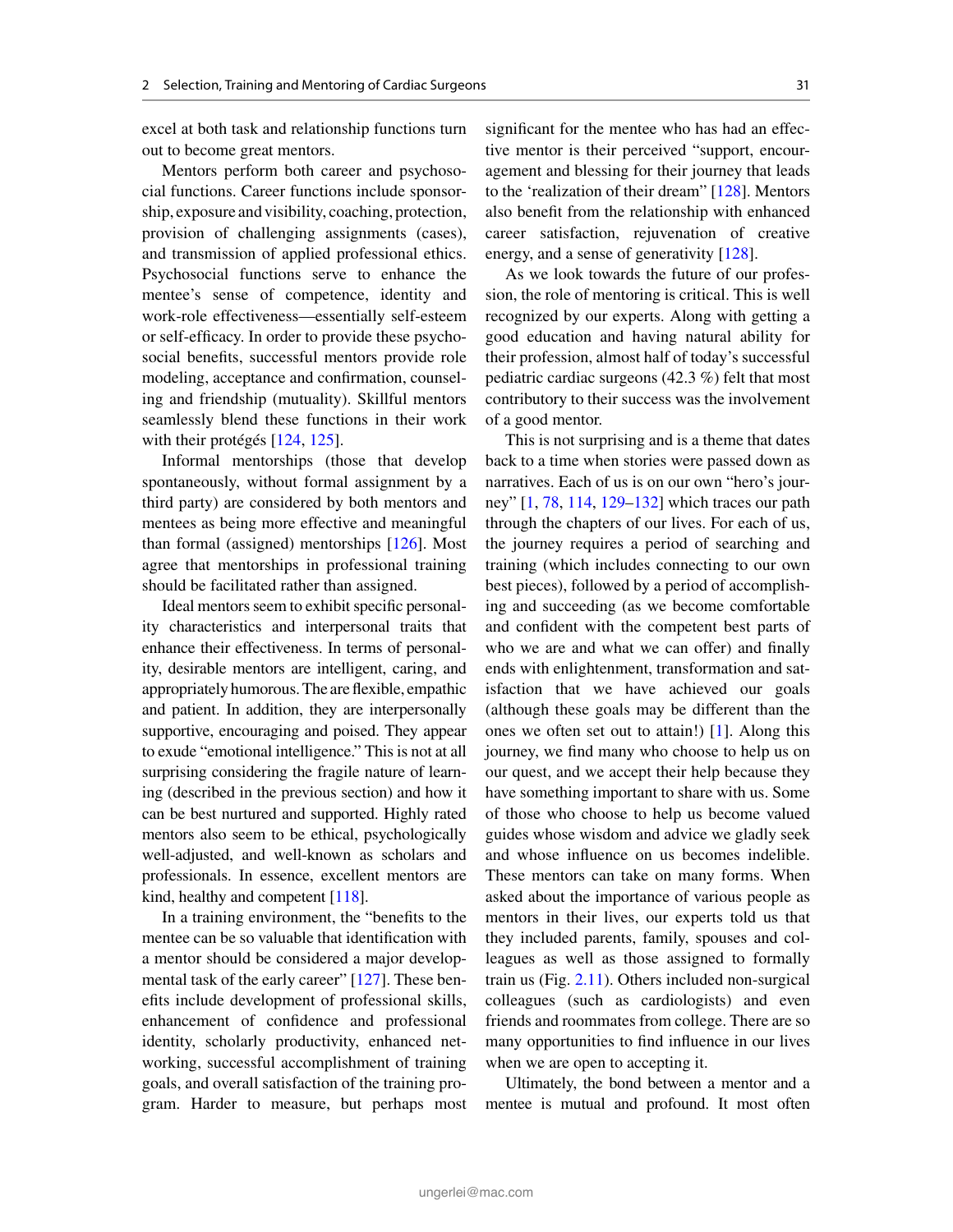

My primary mentor(s) have been (rank according to following scale):  $1 = \text{Very little influence}$  $2 =$  Some influence  $3 =$  Major and significant influence

 **Fig. 2.11** Figure demonstrates that mentoring can come from many sources. Height of bars shows frequency that members of the CHSS or EACHS found mentors from the listed sources

develops over time and is based on shared investment in what each has to offer to the other. For the mentor, it usually includes genuine caring and concern for the mentee, but it requires much more than that to be significant. In the best circumstances, the mentor is attuned to and resonates with the mentee—and the mentee can sense this. They feel "gotten." Most importantly, the mentor accepts the learner where they are, without judgment or contempt, and the mentee can sense this  $[133]$ . As stated by one of our experts, when describing how a successful mentor should engage a learner:

 I do believe that the student should be encouraged to surpass the teacher.

 Mentors attune, genuinely care, join the learner where they are and teach them how to be better. They do this by setting an example, and also by nurturing, praising and constantly allowing the

learner to "work very hard at this" [76]. Mentors are patient with the process of myelination.

 The importance of the mentor in creating (and transferring) a culture that nurtures a learner was expressed by one respondent to the survey (crucial identifying information deleted with editing to create anonymity):

 The attitudes of *surgeon X* as a teacher and *surgeon Y* respectively created an entirely different experience for me: 1) If, during an operation, *surgeon X* was irritated by an assistant doctor he did not like or esteem, he would not react as many of us and shout at him but rather very kindly address the person saying "why don't you go to the other side of the table, you will see much better"… 2) If, when *surgeon X* was on call, I needed to phone him at home at three o'clock in the morning, he (regardless of his age of 65) would come into the hospital to give advice or help. If an operation had to be done, *surgeon X* would assist the resident irrespective of him missing sleep. 3) *Surgeon Y* was much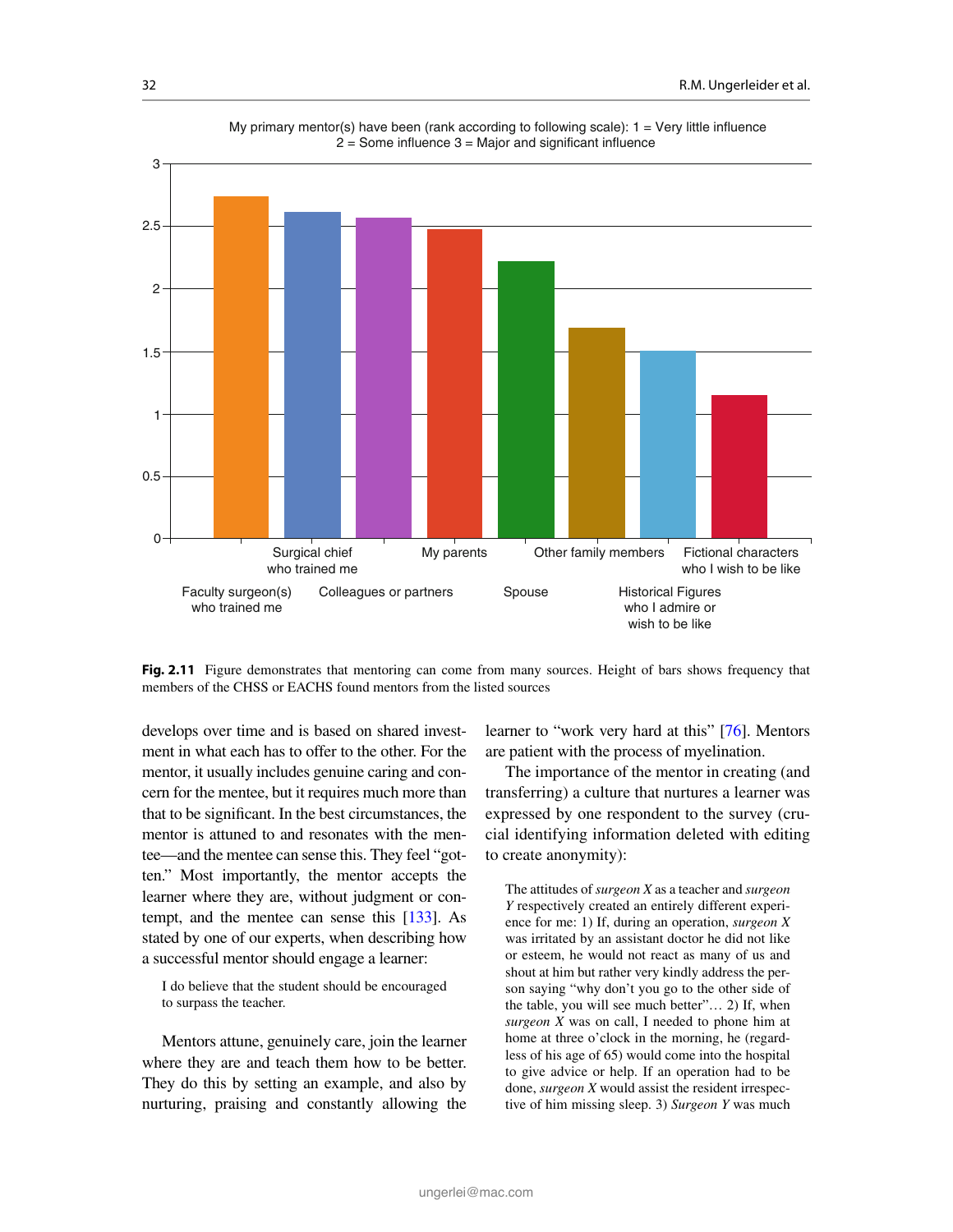

I feel that each of the traits listed was modeled for me by my mentor(s) (use the following scale):  $1 =$  Not at all, or in a negative way  $2 =$  To a minor degree and i had to learn more of this on my own 3 = Significantly and I can tell stories of when i observed this

 **Fig. 2.12** Bar graph shows the likelihood of receiving training in a variety of areas from mentors, as perceived by members of the CHSS or EACHS. The length of the bar correlates with the likelihood that mentors provided

less valuable in my training: He was known for his "let me have it!!!"… "suck!!!"… "don't!!!"… "gently, gently!!!"…"careful!!!" uttered in a rather unpleasant manner to the poor guy who had the pleasure to assist him.

 In order to mentor well, a mentor needs to have achieved growth in many of the areas described as important to success as a pediatric heart surgeon, but which are ironically currently not formally taught in training programs [133]. This was indicated by our experts who responded to our survey (Fig.  $2.12$ ).

 When these responses are compared to the information in Fig. 2.9 , it is reassuring that qualities deemed essential for success in pediatric cardiac surgery and related specialties, but for which there is no formal educational process, are modeled by mentors; particularly qualities such as courage, ability to create trust,

this training. As opposed to formal training, it is more likely to receive training in courage, imagination and risk- taking from mentors. Humility and kindness still rank low on this scale

imagination and willingness to take risks (willingness to learn). In this sense, our education to competence (and beyond) requires mentoring to fill in the gaps that left by our current educational programs  $[133]$ .

 This was particularly emphasized by one respondent, who replied, in ALL CAPS:

#### HAVING A MENTOR OR MENTORS IS ESSENTIAL TO BE A SUCCESSFUL PEDS HEART SURGEON. I DON'T THINK YOU CAN DO IT WELL WITHOUT ONE.

 For a mentee to become receptive to a mentor, the most critical underlying condition is trust [77]. The mentee needs to feel safe—that they can expose themselves authentically and openly in the presence of their mentor, without fear for ridicule, dismissal or criticism—including all their inadequacies and imperfections  $[80]$ . It is no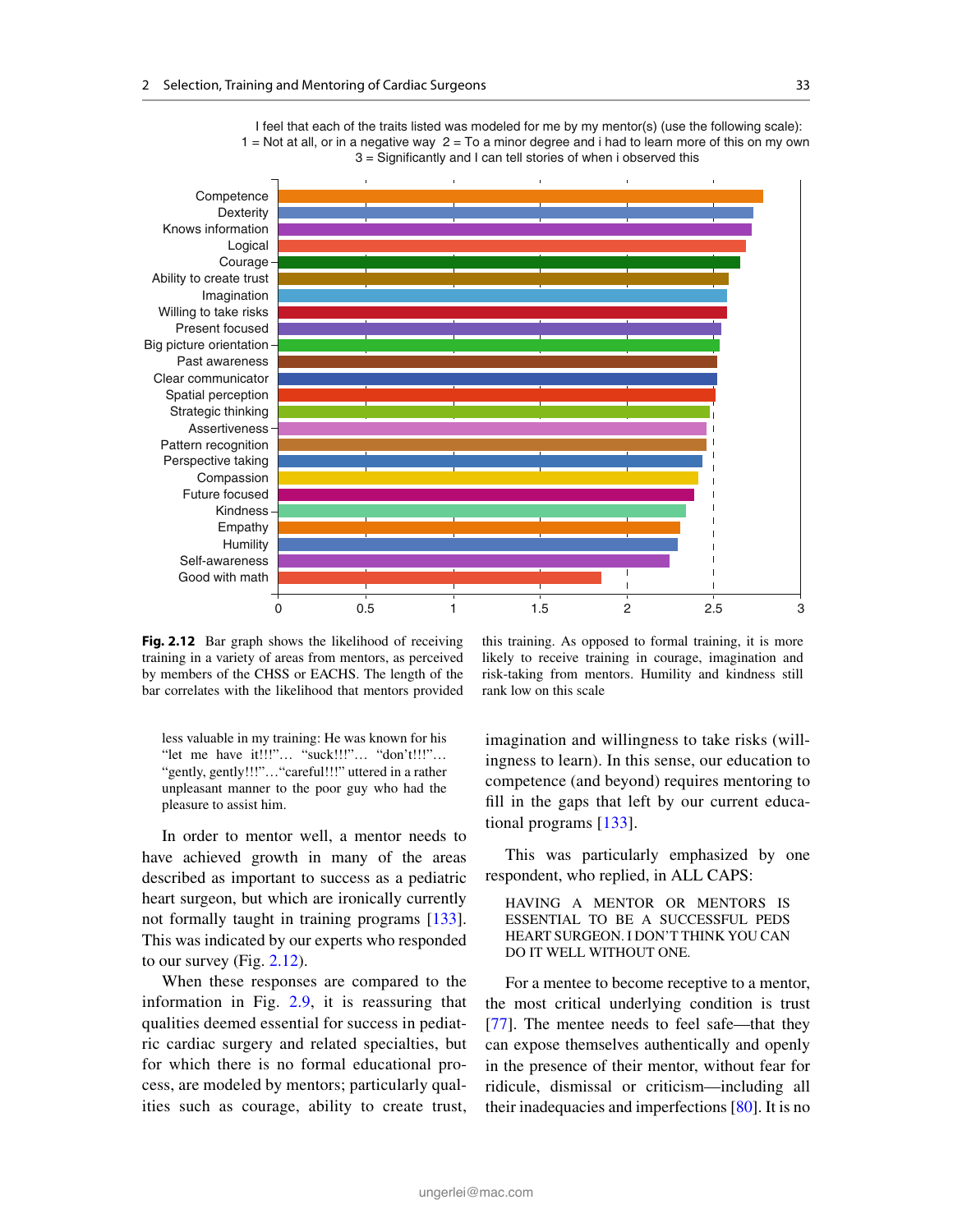surprise that mentors generally scored high (Fig.  $2.12$ ) in demonstrating the quality of trust. Trust in a training environment is a very fragile and critical component to make it safe to be a learner [134]. For the mentor/mentee relationship to thrive necessitates that the mentee has achieved enough personal growth to be able to distinguish between shame and regret  $[106]$ . If the learner has a tendency towards shame (for example, they view their struggles as evidence that they are a "bad surgeon, cardiologist, intensivist," etc.) then they may try to withhold evidence of these inabilities, or feel embarrassed by them, and resist coaching and guidance from a would be mentor. If instead, the learner is able to understand their limitations with regret (for example, even though they are struggling, they accept that they are a good surgeon, cardiologist, intensivist, etc. who is simply learning and the more they learn the better they will become) then they will be more likely to accept influence from a mentor.

 In the most successful mentor/mentee relationships, the mentee ultimately becomes a teacher and the mentor a grateful recipient of what can be learned from their new colleague. The relationship is never unequal—it is always shared. There are times that the learner and teacher roles reverse, but there are never times of diminished mutual caring, concern and love.

 One of our experts noted that there are also negative mentors:

 I had both positive and negative mentors. A particularly bothersome realization that I have had is that I have developed some of the traits that were negatively modeled for me, even though I recognized at the time that I was observing them that they were negative behaviors.

 We are not sure we would call these negative role models "mentors", since they likely lacked genuine caring or the ability to create a safe environment for learning, but they are teachers and as such, we do learn from them. It is important to recognize that we can learn a lot about what is important to us from negative experiences, just as we can from positive experiences, and when we can internalize the difference in our own behaviors or how we wish to be from how we are in the

moment—when we can begin to get in touch with our own internal gyroscope or "true North", then we may be on the threshold of identifying those mentors who can help take us to "the next level." One respondent stated:

 A transformational moment for me was when I walked out of my operating room one day after a "successful" case, but one in which I felt scared, and during which I was pretty tough on my team members. I remember feeling "icky." I might have been successful as a surgeon, but I was becoming unsuccessful as a person, and if this was the only way to be a pediatric heart surgeon, then I wasn't sure I had the stomach for it. I knew then that I had a lot to learn besides technical surgery. Thank goodness I was then able to find some extraordinary mentors who I still think about to this day. They taught me how to be *as* a surgeon, not just how to be a surgeon.

 Mentoring completes the training process, and it is a never-ending process. Our journey begins with selection, proceeds through training, and includes (fortunately), some very important mentors. Ultimately, if we are fortunate, we become mentors for those who follow. It is appropriate, natural and transformative.

#### **Conclusions**

 We are like the boys in the parable at the beginning of this chapter. We cradle our fragile profession in our hands and in this textbook, we present it as a vibrant, living entity that is ready to take flight. Our outcomes are the best they have ever been, thanks to multidisciplinary team collaboration, incredible advances in technology, and the extraordinary people who comprise our teams—each bringing expertise, commitment and passion for excellence.

Poised and ready to join us, is our future.

 Can we create and nurture the passion and commitment of those who will follow? Can we teach them how to have the courage and the compassion to learn? And can we model for them the traits that ultimately characterize what we now know are important in order for them to lead and succeed?

Will our field continue to thrive, or will it languish? It is, after all, in our hands.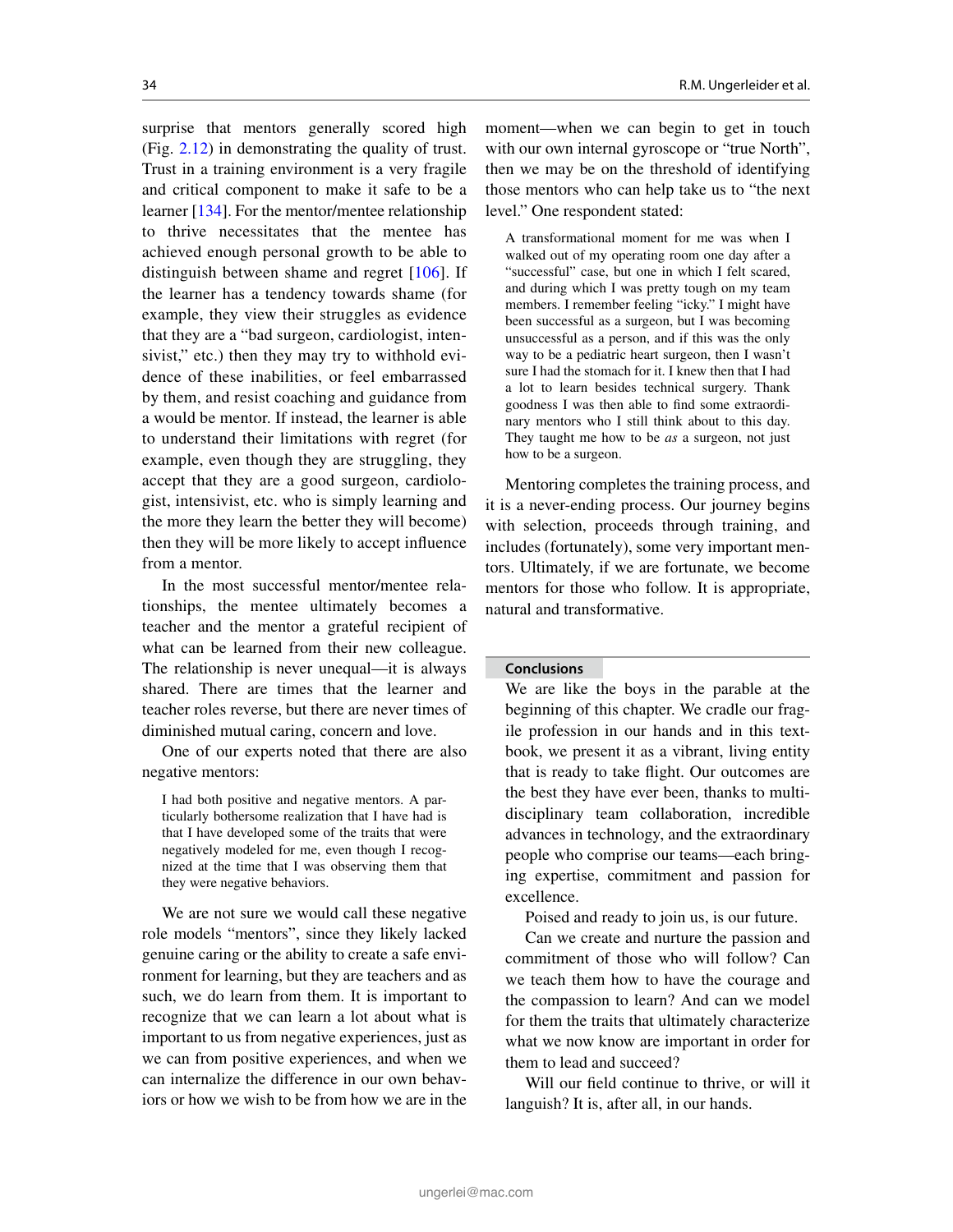### **References**

- 1. Ungerleider RM. Whom does the grail serve? Ann Thorac Surg. 2007;83:1927–33.
- 2. Bennekom FC. Customer surveying. Bolton: Customer Service Press; 2002.
- 3. Curtin R, Presser S, Singer E. The effects of response rate changes on the index of consumer sentiment. Public Opin Q. 2000;64(4):413–28.
- 4. Keeter S, Kennedy C, Dimock M, Best J, Craighill P. Gauging the impact of growing nonresponse on estimates from a national RDD telephone survey. Public Opin Q. 2006;70:759–79.
- 5. Visser PS, Krosnick JA, Marquette J, Curtin M. Mail surveys for election forecasting? And evaluation of the Colombia dispatch poll. Public Opin Q. 1996;60: 181–227.
- 6. Lillehei CW, Varco RL, Cohen M, Warden HE, Patton C, Moller JH. The first open-heart repairs of ventricular septal defect, atrioventricular communis, and tetralogy of fallot using extracorporeal circulation by cross-circulation: a 30-year follow-up. Ann Thorac Surg. 1986;41:4–21.
- 7. Bell JG, Kanellitsas I, Schaffer L. Selection of obstetrics and gynecology residents on the basis of medical school performance. Am J Obstet Gynecol. 2002;186(5):1091–4.
- 8. Callahan CA, Mohammadreza H, Veloski J, Erdmann JB, Gonnella JS. The predictive validity of three vesions of the MCAT in relation to performance in medical school, residency, and licensing examinations: a longitudinal study of 36 classes of Jefferson Medical College. Acad Med. 2010;85:980–7.
- 9. Guffey RC, Rusin K, Chidiac EJ, Marsh HM. The utility of pre-residency standardized tests for anesthesiology resident selection: the place of United States Medical Licensing Examination scores. Anesth Analg. 2011;112(1):201–6.
- 10. Kim PY, Wallace DA, Allbritton DW, Altose MD. Predictors of success on the written anesthesiology board certification examination. Int J Med Educ. 2012;3:225–35.
- 11. Thundiyil JG, Modica RF, Silvestri S, Papa L. Do United States Medical Licensing Examination (USMLE) scores predict in-training test performance for emergency medicine residents? J Emerg Med. 2010;38:65–9.
- 12. McGaghie WC, Cohen ER, Wayne DB. Are United States Medical Licensing Exam Step 1 and 2 scores valid measures for postgraduate medical residency selection decisions? Acad Med. 2011;86:48–52.
- 13. Spurlock Jr DR, Holden C, Hartranft T. Using United States Medical Licensing Examination (USMLE) examination results to predict later intraining examination performance among general surgery residents. J Surg Educ. 2010;67(6):452–6.
- 14. Wadowski S, Mody R. Relationships between USMLE scores, clinical performance scores and intraining examination results in pediatric residents

with and without Prior Clinical Training. Pediatr Res. 1998;43:329.

- 15. Ogunyemi D, De Taylor-Harris S. NBME Obstetrics and Gynecology clerkship final examination scores: predictive value of standardized tests and demographic factors. J Reprod Med. 2004;49:978–82.
- 16. Dillon GF, Clauser BE, Melnick DE. The role of USMLE scores in selecting residents. Acad Med. 2011;86(7):793.
- 17. Maschuw K, Schlosser K, Kupietz E, Slater EP, Weyers P, Hassan I. Do soft skills predict surgical performance?: a single-center randomized controlled trial evaluating predictors of skill acquisition in virtual reality laparoscopy. World J Surg. 2011; 35(3):480–6.
- 18. Goldberg AE, Neifeld JP, Wolfe LG, Goldberg SR. Correlation of manual dexterity with USMLE scores and medical student class rank. J Surg Res. 2008;147(2):212–5.
- 19. Rifkin WD, Rifkin A. Correlation between housestaff performance on the United States Medical Licensing Examination and standardized patient encounters. Mt Sinai J Med. 2005;72:47–9.
- 20. Stohl HE, Hueppchen NA, Bienstock JL. Can medical school performance predict residency performance? Resident selection and predictors of successful performance in obstetrics and gynecology. J Grad Med Educ. 2010;2(3):322–6.
- 21. Dirschl DR, Dahners LE, Adams GL, Crouch JH, Wilson FC. Correlating selection criteria with subsequent performance as residents. Clin Orthop Relat Res. 2002;(399):265–71.
- 22. Fening K, Vander Horst A, Zirwas M. Correlation of USMLE step 1 scores with performance on dermatology in-training examinations. J Am Acad Dermatol. 2011;64:102–6.
- 23. Dunnington GH, Pelletier MP. The future of cardiac surgery training programs (letter to the editor). Ann Thorac Surg. 2006;81:1179–80.
- 24. Ward ST, Smith D, Andrei AC, et al. Comparison of cardiothoracic training curricula: integrated six-year versus traditional programs. Ann Thorac Surg. 2013; 95(6):2051–6.
- 25. Gasparri MG, Tisol WB, Masroor S. Impact of a sixyear integrated thoracic surgery training program at the Medical College of Wisconsin. Ann Thorac Surg. 2012;93:592–7.
- 26. Sainathan S. Integrated thoracic residency: the only pathway of thoracic surgery training in the future? Ann Thorac Surg. 2012;94:1374.
- 27. Chikwe J, Brewer Z, Goldstone AB, Adams DH. Integrated thoracic residency program applicants: the best and the brightest? Ann Thorac Surg. 2011; 92:1586–92.
- 28. Sanford EL. Pediatric anesthesia combined residency training: an applicant's perspective. Anesthesiology. 2013;116(6):1387–8.
- 29. Moodie D. Pediatric cardiology fellowship–the future. Congenit Heart Dis. 2013;8:181.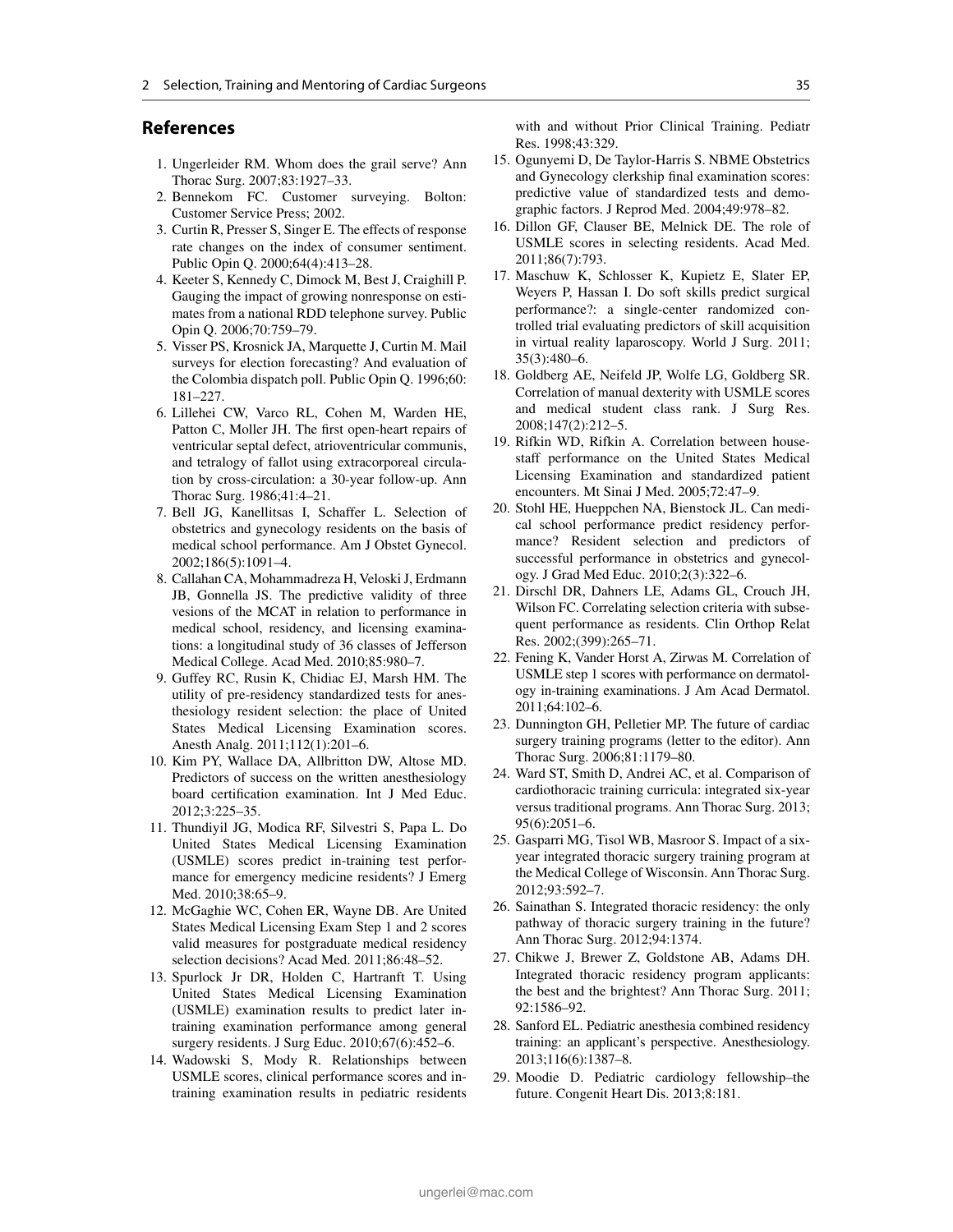- 30. Goleman D. Emotional intelligence. New York: Bantam Books; 1994.
- 31. Goleman D. Working with emotional intelligence. New York: Bantam Books; 1998.
- 32. Goleman D. Social intelligence. New York: Bantam Books; 2006.
- 33. Arbinger I. Leadership and self deception. San Francisco: Berrett-Koehler; 2000.
- 34. Cherniss C, Goleman D. Bringing emotional intelligence to the workplace. 1998. http://www.eiconsortium.org.
- 35. Coulehan J. On humility. Ann Intern Med. 2010;153:  $200 - 1$ .
- 36. Covey SR. The 8th habit. New York: Free Press; 2004.
- 37. Coyle D. The talent code: greatness isn't born. It's grown. Here's how. New York: Bantam; 2009.
- 38. Drucker PF. Managing oneself. In: Harvard Business Review: Boston, MA, the HMU guide to managing people, vol 2. 2004.
- 39. Feldman MD. Becoming an emotionally intelligent physician. West J Med. 2001;175:98.
- 40. George B, Sims P, McLean AN, Mayer D. Discovering your authentic leadership. Harv Bus Rev. 2007;85:129–37.
- 41. Siegel DJ. The mindful therapist. New York: W.W. Norton; 2010.
- 42. Sotile W, Sotile M. The resilient physician. Chicago: American Medical Association; 2002.
- 43. de Oliveira GSJ, Akikwala T, Kendall MC, et al. Factors affecting admission to anesthesiology residency in the United States: choosing the future of our specialty. Anesthesiology. 2012;117(2):243–51.
- 44. Antiel RM, Reed DA, Van Arendonk KJ, et al. Effects of duty hour restrictions on core competencies, education, quality of life, and burnout among general surgery interns. JAMA Surg. 2013;148(5):448–55.
- 45. Barden CB, Specht MC, McCarter MD, Daly JM, Fahey III TJ. Effects of limited work hours on surgical training. J Am Coll Surg. 2002;195(4):531–8.
- 46. Damadi A, Davis AT, Saxe A, Apelgren K. ACGME duty-hour restrictions decrease resident operative volume: a 5-year comparison at an ACGME-accredited university general surgery residency. J Surg Educ. 2007;64(5):256–9.
- 47. Fairfax LM, Christmas AB, Green JM, Miles WS, Sing RF. Operative experience in the era of duty hour restrictions: is broad-based general surgery training coming to an end? Am Surg. 2010;76(6): 578–82.
- 48. Simien D, Holt KD, Richter TH. The impact of ACGME work-hour reforms on the operative experience of fellows in surgical subspecialty programs. J Grad Med Educ. 2011;3(1):111–7.
- 49. Spencer AU, Teitelbaum DH. Impact of work-hour restrictions on residents' operative volume on a subspecialty surgical service. J Am Coll Surg. 2005;200(5): 670–6.
- 50. Lee DY, Myers EA, Rehmani SS, et al. Surgical residents' perception of the 16-hour work day restriction: concern for negative impact on resident

education and patient care. J Am Coll Surg. 2012; 215(6):868–77.

- 51. Typpo KV, Tcharmtchi MH, Thomas EJ, Kelly PA, Castillo LD, Singh H. Impact of resident duty hour limits on safety in the intensive care unit: a national survey of pediatric and neonatal intensivists. Pediatr Crit Care Med. 2012;13(5):578–82.
- 52. Drolet BC, Christopher DA, Fischer SA. Residents response to duty-hour regulations–a follow-up national survey. N Engl J Med. 2012;366(24):e35.
- 53. Gopal R, Glasheen JJ, Miyoshi TJ, Prochazka AV. Burnout and internal medicine resident work-hour restrictions. Arch Intern Med. 2005;165(22): 2595–600.
- 54. Weatherby BA, Rudd JN, Ervin TB, Stafford PR, Norris BL. The effect of resident work hour regulations on orthopaedic surgical education. J Surg Orthop Adv. 2007;16(1):19–22.
- 55. West CP, Tan AD, Haermann TM, Sloan JA, Shanafelt TD. Association of resident fatigue and distress with perceived medical errors. JAMA. 2009;302(12):1294–300.
- 56. Blum AB, Shea S, Czeisler CA, Landrigan CP, Leape L. Implementing the 2009 Institute of Medicine Recommendations on resident physician work hours, supervision safety. Nat Sci Sleep. 2011; 3:47–85.
- 57. Institute of Medicine. Resident duty hours: enhancing sleep, supervision and safety. Washington, DC: National Academy Press; 2009.
- 58. Landrigan CP, Rothschild JM, Cronin JW, et al. Effect of reducing interns work hours on serious medical errors in intensive care units. N Engl J Med. 2004;351(18):1838–48.
- 59. Landrigan CP, Lockley SW, Czeisler CA. Effect of intern's consecutive work hours on safety, medical education and professionalism. Crit Care. 2005;9(5): 528–30.
- 60. Levine AC, Adusumilli J, Landrigan CP. Effects of reducing or eliminating resident work shifts over 16 hours: a systematic review. Sleep. 2010;33(8): 1043–53.
- 61. Lockley SW, Cronin JW, Evans EE, et al. Effect of reducing interns' weekly work hours on sleep and attentional failures. N Engl J Med. 2004;351(18):1829–37.
- 62. Lockley SW, Barger LK, Ayas NT, Rothschild JM, Czeisler CA, Landrigan CP. Effects of health care provider work hours and sleep deprivation on safety and performance. Jt Comm J Qual Patient Saf. 2007; 33(11 Suppl):7–18.
- 63. McCormick F, Kadzielski J, Landrigan CP, Evans B, Herndon JH, Rubash HE. Surgeon fatigue: a prospective analysis of the incidence, risk, and intervals of predicted fatigue-related impairment in residents. Arch Surg. 2012;147(5):430–5.
- 64. Institute of Medicine. To err is human. Washington, DC: National Academy Press; 1999.
- 65. Institute of Medicine. Crossing the quality chasm: a new health system for the 21st century. Washington, DC: National Academy Press; 2001.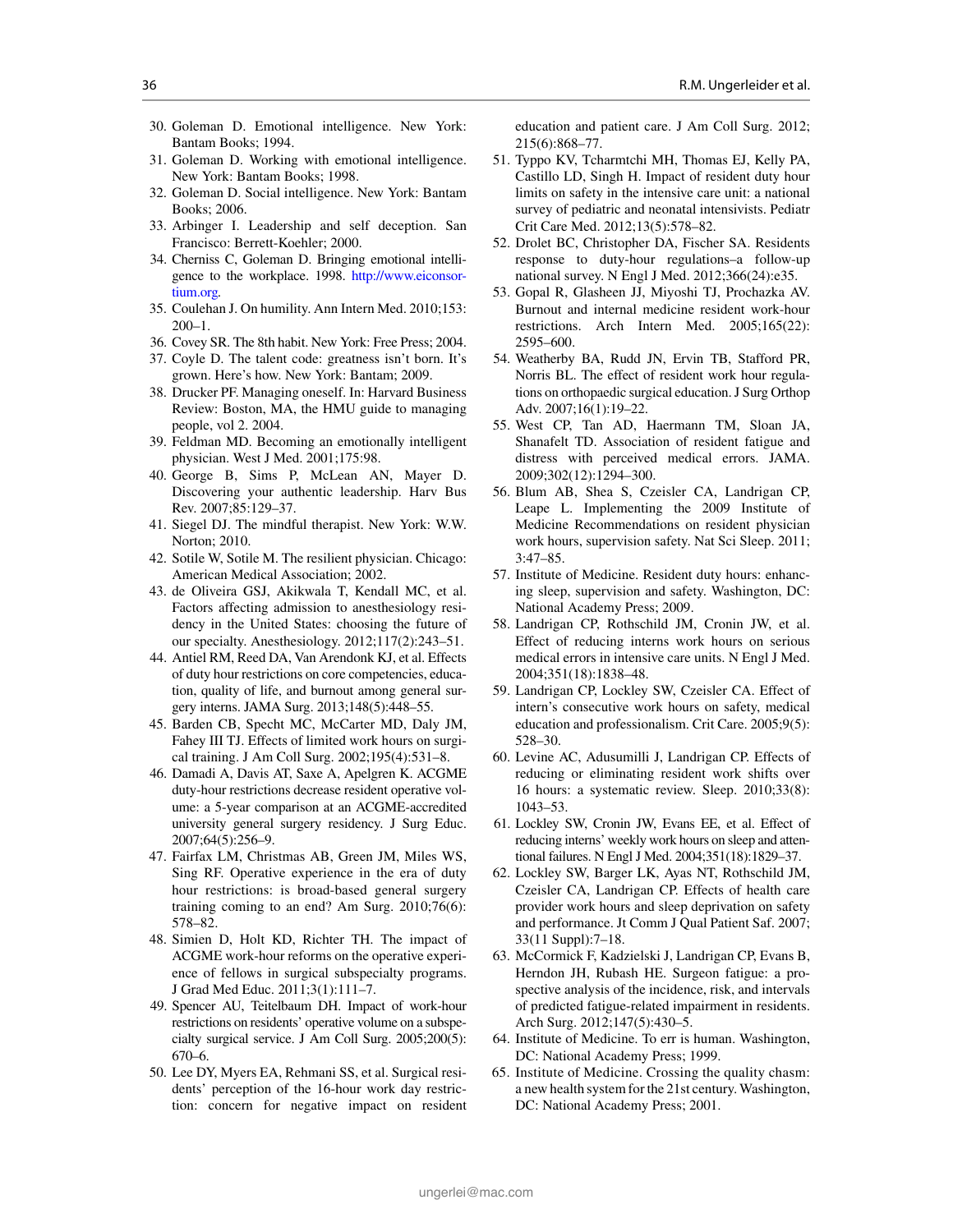- 66. Institute of Medicine. Health professionals education; the bridge to quality. Washington, DC: National Academy Press; 2003.
- 67. Institute of Medicine. Patient safety. Washington, DC: National Academy Press; 2004.
- 68. Balch CM, Freischlag JA, Shanafelt TD. Stress and burnout among surgeons. Arch Surg. 2009;144:371–6.
- 69. Gundersen L. Physician burnout. Ann Intern Med. 2001;135:145–8.
- 70. Shanafelt TD, Balch CM, Bechamps GJ, et al. Burnout and career satisfaction among American surgeons. Ann Surg. 2009;250:463–71.
- 71. Shanafelt TD, Balch CM, Bechamps GJ, et al. Burnout and medical errors among American surgeons. Ann Surg. 2010;251:995–1000.
- 72. Ungerleider JD, Ungerleider RM. Improved quality and outcomes through congruent leadership. Teamwork and life choices. Prog Pediatr Cardiol. 2011;32:75–83.
- 73. Boyatizis R, McKee A. Resonant leadership. Boston: Harvard Business School Press; 2005.
- 74. Dickey J, Damiano R, Ungerleider RM. Our surgical culture of blame: a time for change. J Thorac Cardiovasc Surg. 2003;126:1259–60.
- 75. Dickey J, Ungerleider RM. Teamwork: a systemsbased practice. In: Gravlee GP, Davis RF, Stammers AH, Ungerleider RM, editors. Cardiopulmonary bypass: principles and practice. Philadelphia: Lippincott, Williams and Wilkins; 2007. p. 572–88.
- 76. Dweck CS. Mindset: the new psychology of success. New York: Bantam Books; 2008.
- 77. Gottman JM. The science of trust. New York: W. W. Norton; 2011.
- 78. Quinn RE. Deep change: discovering the leader within. San Francisco: Jossey-Bass; 1996.
- 79. Siegel DJ. Mindsight. New York: Random House Bantam Books; 2010.
- 80. Brown B. The gifts of imperfection. Center City: Hazelden; 2010.
- 81. Dickey J, Ungerleider RM. Professionalism and balance for thoracic surgeons. Ann Thorac Surg. 2004;77:1145–8.
- 82. Dickey J, Ungerleider RM. Managing the demands of professional life. Cardiol Young. 2007;17:138–44.
- 83. Kegan R, Lahey LL. How the way we talk can change the way we work. San Francisco: Jossey-Bass; 2001.
- 84. Leary MR, Tate EB, Adams CE, Hancock J. Selfcompassion and reactions to unpleasant self-relevant events: the implications of treating oneself kindly. J Pers Soc Psychol. 2007;92:887–904.
- 85. Neff K. Self-compassion: an alternative conceptualization of a healthy attitude toward oneself. Self Identity. 2003;2:85–102.
- 86. Rosenberg MB. Nonviolent communication: a language of life. Encinitas: PuddleDancer Press; 2003.
- 87. Mavroudis C. A partnership in courage. Ann Thorac Surg. 2003;75(5):1366-71.
- 88. Buckingham M, Coffman C. First, break all the rules. New York: Simon and Schuster; 1999.
- 89. Pink DH. A whole new mind: why right-brainers will rule the future. New York: Riverhead Books; 2005.
- 90. Senge PM. The fifth discipline. New York: Doubleday; 1990.
- 91. Satir V, Banmen J, Gerber J, Gomori M. The satir model. Palo Alto: Science and Behavior Books, Inc.; 1991.
- 92. Neff K. The development and validation of a scale to measure self-compassion. Self Identity. 2003;2: 223–50.
- 93. Neff KD, Vonk R. Self-compassion versus global self-esteem: two different ways of relating to oneself. J Pers. 2009;77:23–50.
- 94. Coleman PT. The five percent. New York: Public Affairs Press; 2011.
- 95. Rifkin J. The empathic civilization. New York: Penguin; 2009.
- 96. Tavris C, Aronson E. Mistakes were made. Orlando: Harcourt Books; 2007.
- 97. Goleman D, Boyatizis R, McKee A. Primal leadership. Boston: Harvard Business Press; 2002.
- 98. Weinberg GM. Becoming a technical leader. New York: Dorsett House; 1986.
- 99. Merrill WH. Who do you say you are? Ann Thorac Surg. 2013;96(1):1–6.
- 100. Patterson GA. Non solus–a leadership challenge. J Thorac Cardiovasc Surg. 2010;140:495–502.
- 101. Verrier ED. Who moved my heart? Adaptive responses to disruptive challenges. J Thorac Cardiovasc Surg. 2004;127(5):1235–44.
- 102. Colvin G. Talent is overrated: what really separates world-class performers from everybody else. New York: Penguin; 2008.
- 103. Gladwell M. Outliers. New York: Little, Brown and  $Co: 2008$ .
- 104. Matveevskii A, Moore DL, Samuels PJ. Competency and professionalism in medicine. Clin Teach. 2012; 9(2):75–9.
- 105. Palmer PJ. The courage to teach. San Francisco: Jossey Bass; 1998.
- 106. Brown B. Daring greatly. New York: Gotham Books; 2012.
- 107. Cuddy AJC, Kohut M, Neffinger J. Connect, then lead. Harvard Bus Rev. 2013:55-61.
- 108. Bosk CL. Forgive and remember: managing medical failure. Chicago: University of Chicago Press; 1979.
- 109. McLendon J, Weinberg GM. Beyond blaming: congruence in large systems development projects. IEEE Software *.* 1996:20–80 thru 20–89.
- 110. Lehrer J. How we decide. New York: Houghlin Mifflin Harcourt; 2009.
- 111. Alsoufi B, Al-Halees Z, Manlhiot C, et al. Mechanical valves versus the ross procedure for aortic valve replacement in children: propensity-adjusted comparison of long-term outcomes. J Thorac Cardiovasc Surg. 2009;137:362–70.
- 112. Karamlou T, Jang K, Williams WG, et al. Outcomes and associated risk factors for aortic valve replacement in 160 children: a competing-risks analysis. Circulation. 2005;112:3462–9.